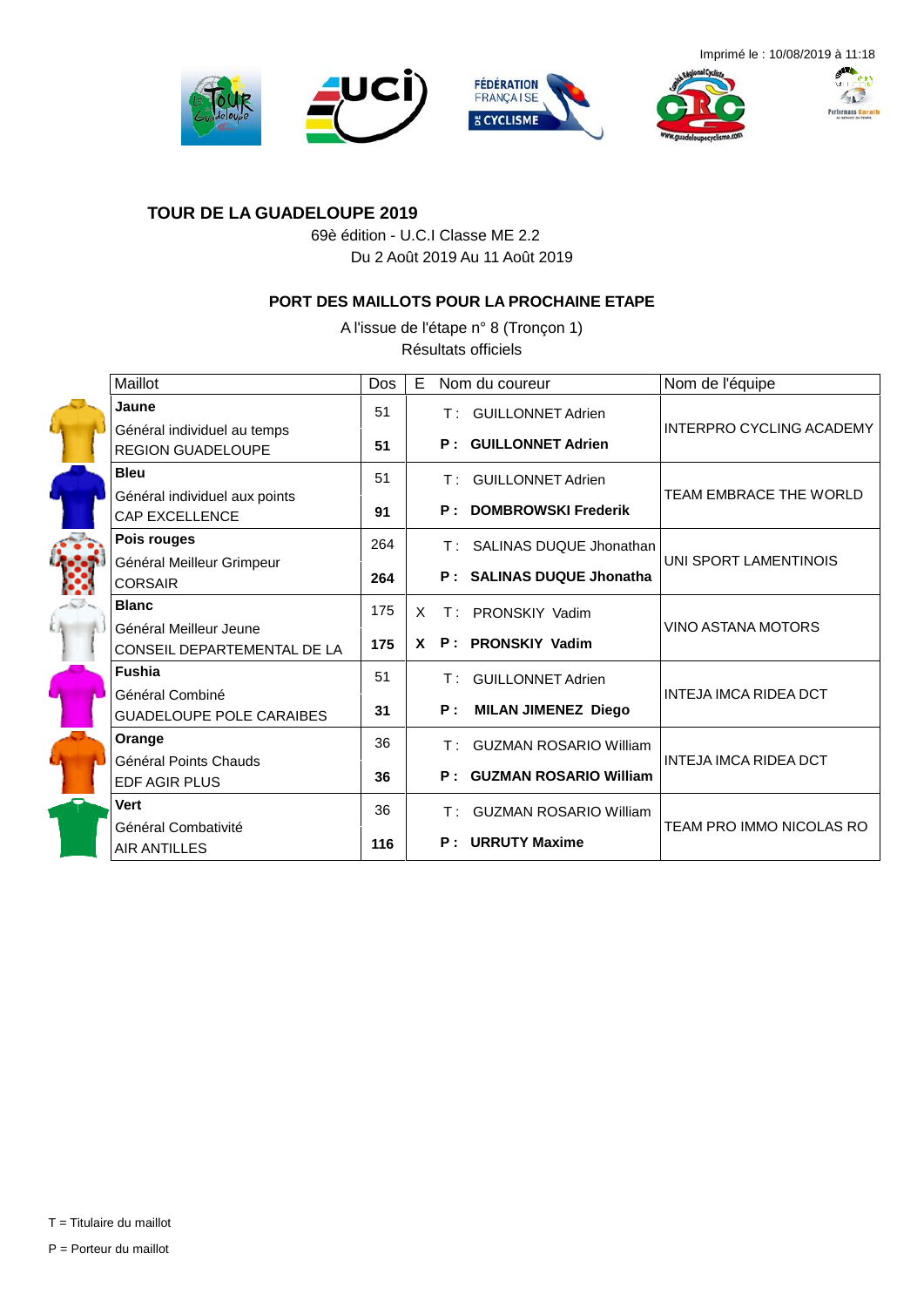









**CLASSEMENT DE L'ETAPE TOUR DE LA GUADELOUPE 2019**

Résultats officiels **Samedi 10 Août 2019** Etape n°8 (Tronçon 1) - T1 - PETIT CANAL - CAPESTERRE

|    | Organisateur: |                |                        |    | Comité Régional Cycliste de Guadeloupe |                              | Nombre de partants : | 117 |
|----|---------------|----------------|------------------------|----|----------------------------------------|------------------------------|----------------------|-----|
|    |               | Nombre de km : |                        |    | 86,000                                 |                              | Arrivés hors délai : | 0   |
|    |               |                |                        |    |                                        |                              | Abandons:            | 0   |
|    |               |                | Moyenne du vainqueur : |    | 45,340 km/heure                        |                              | Non partants :       | 1   |
| 1  | 26            | $\bullet$      | 10014665471            |    | <b>LUTIN Larry</b>                     | TEAM K.A. P.D.L              | 01:53:48:00          |     |
| 2  | 31            | ⇔              | 10003120047            |    | MILAN JIMENEZ Diego                    | INTEJA IMCA RIDEA DCT        | 01:53:48:00          |     |
| 3  | 4             |                | 10005572834            |    | PIERZGA Adam Josef                     | TEAM CARENE CYCLING DEVELO   | 01:53:48:00          |     |
| 4  | 92            | ₿              | 10007236685            |    | <b>KELLER Hermann</b>                  | TEAM EMBRACE THE WORLD       | 01:53:48:00          |     |
| 5  | 144           | 0              | 10027662562            |    | LAROCHELLE Stéphane                    | U.S.R. VELO / S.T.P.A.       | 01:53:48:00          |     |
| 6  | 61            | 0              | 10007529305            |    | <b>BONDOT William</b>                  | <b>VELO CLUB SAINTANNAIS</b> | 01:53:48:00          |     |
| 7  | 173           |                | 10036105101            |    | X BRUSSENSKIY Gleb                     | VINO ASTANA MOTORS           | 01:53:48:00          |     |
| 8  | 251           | $\bullet$      | 10073814152            |    | MINY Régis                             | <b>ASC KARAK</b>             | 01:53:48:00          |     |
| 9  | 125           | $\bullet$      | 10025492691            |    | X DAMAS Anthony                        | <b>EXCELSIOR</b>             | 01:53:48:00          |     |
| 10 | 12            |                | 10008725334            |    | FRÖSE Marcel                           | ROCKPALAST MATRIX RACING TE  | 01:53:48:00          |     |
| 11 | 111           | $\bullet$      | 10012064659            |    | <b>ALMEIDA Pierre</b>                  | TEAM PRO IMMO NICOLAS ROUX   | 01:53:48:00          |     |
| 12 | 96            |                | 10064568335            |    | <b>WINGEN Simon</b>                    | TEAM EMBRACE THE WORLD       | 01:53:48:00          |     |
| 13 | 72            | ●              | 10014865131            |    | X CLAUSS Marc                          | TEAM DAUNER D&DQ AKKON       | 01:53:48:00          |     |
| 14 | 221           | 0              | 10016211108            |    | X GERAN Ronald                         | CONVERGENCE S. C. ABYMIENN   | 01:53:48:00          |     |
| 15 | 134           | $\bullet$      | 10025066602            |    | <b>BAZIN Clément</b>                   | TEAM U CUBE 17 A.PO.GE CYCLI | 01:53:48:00          |     |
| 16 | 204           | $\bullet$      | 10007366122            |    | <b>CURIER Olivier</b>                  | UNION VELOCIPEDIQUE DU NORD  | 01:53:48:00          |     |
| 17 | 76            |                | 10010862768            |    | X OTTERBEIN René                       | TEAM DAUNER D&DQ AKKON       | 01:53:48:00          |     |
| 18 | 183           | 0              | 10016210906            |    | X DABRION Rogan                        | JEUNESSE CYCLISTE DES ABYM   | 01:53:48:00          |     |
| 19 | 255           | $\bullet$      | 10027669333            | X. | PHAËTON Colins                         | <b>ASC KARAK</b>             | 01:53:48:00          |     |
| 20 | 131           | 0              | 10015144714            |    | <b>LARPE Killian</b>                   | TEAM U CUBE 17 A.PO.GE CYCLI | 01:53:48:00          |     |
| 21 | 235           | $\bullet$      | 10008976221            |    | <b>TORRES VILLAREAL Carlos Alberto</b> | VELO D'OR DU CENTRE ET DE LA | 01:53:48:00          |     |
| 22 | 206           | $\bullet$      | 10014666178            |    | <b>RELMY Widjy</b>                     | UNION VELOCIPEDIQUE DU NORD  | 01:53:48:00          |     |
| 23 | 175           |                | 10015084591            |    | X PRONSKIY Vadim                       | <b>VINO ASTANA MOTORS</b>    | 01:53:48:00          |     |
| 24 | 3             | $\bullet$      | 10005566770            |    | <b>SABLON Luis</b>                     | TEAM CARENE CYCLING DEVELO   | 01:53:48:00          |     |
| 25 | 213           |                | 10080932336            |    | <b>ESPINOSA Bolivar</b>                | PANAMA NATIONAL TEAM         | 01:53:48:00          |     |
| 26 | 133           | $\bullet$      | 10026778852            |    | <b>LAMY Antoine</b>                    | TEAM U CUBE 17 A.PO.GE CYCLI | 01:53:48:00          |     |
| 27 | 201           |                | 10012700314            |    | <b>LEGRAND Carl</b>                    | UNION VELOCIPEDIQUE DU NORD  | 01:53:48:00          |     |
| 28 | 236           |                | 10014461973            |    | <b>AURIGNAC Samy</b>                   | VELO D'OR DU CENTRE ET DE LA | 01:53:48:00          |     |
| 29 | 214           |                | 10077803781            |    | X LORENZO Randish Abdul                | PANAMA NATIONAL TEAM         | 01:53:48:00          |     |
| 30 | 172           |                | 10036104491            |    | X FEDEROV Yevgeniy                     | VINO ASTANA MOTORS           | 01:53:48:00          |     |
| 31 | 254           | O              | 10027596682            |    | X LARGITTE Jeïel                       | <b>ASC KARAK</b>             | 01:53:48:00          |     |
| 32 | 174           |                | 10009638952            |    | <b>SHTEIN Grigoriy</b>                 | VINO ASTANA MOTORS           | 01:53:48:00          |     |
| 33 | 164           |                | 10014664562            |    | <b>SUARES Gilles</b>                   | A. CYCL. DU LEVANT           | 01:53:48:00          |     |
| 34 | 242           |                | 10028042478            |    | X PERAMIN NOSLEN Allan                 | RAYON D'ARGENT               | 01:53:48:00          |     |
| 35 | 136           | ŧ,             | 10013551486            |    | <b>CARMAN Ben</b>                      | TEAM U CUBE 17 A.PO.GE CYCLI | 01:53:48:00          |     |
| 36 | 126           |                | 10027562027            |    | X PRADEL Youri                         | <b>EXCELSIOR</b>             | 01:53:48:00          |     |
| 37 | 106           | $\bullet$      | 10026247978            |    | BRAY GREGORIO Joaquim                  | UNION VELOCIPEDIQUE DE MARI  | 01:53:48:00          |     |
| 38 | 195           |                | 10005905462            |    | <b>CLARKE Philip</b>                   | <b>SENTRY BOATYARD</b>       | 01:53:48:00          |     |
| 39 | 94            | ●              | 10046184916            |    | <b>DUFFNER Stephan</b>                 | TEAM EMBRACE THE WORLD       | 01:53:48:00          |     |
| 40 | 176           |                | 10006895367            |    | <b>NIKITIN Matvey</b>                  | VINO ASTANA MOTORS           | 01:53:48:00          |     |
| 41 | 273           | 0              | 10091368526            |    | X URCEL Adrien                         | TEAM U.S.C. GOYAVE           | 01:53:48:00          |     |
| 42 | 91            |                | 10009352804            |    | DOMBROWSKI Frederik                    | TEAM EMBRACE THE WORLD       | 01:53:48:00          |     |
| 43 | 121           |                | 10015343360            |    | <b>LOCATIN Cédric Yannis</b>           | <b>EXCELSIOR</b>             | 01:53:48:00          |     |
| 44 | 63            |                | 10010164065            |    | NACTO Jordan                           | <b>VELO CLUB SAINTANNAIS</b> | 01:53:48:00          |     |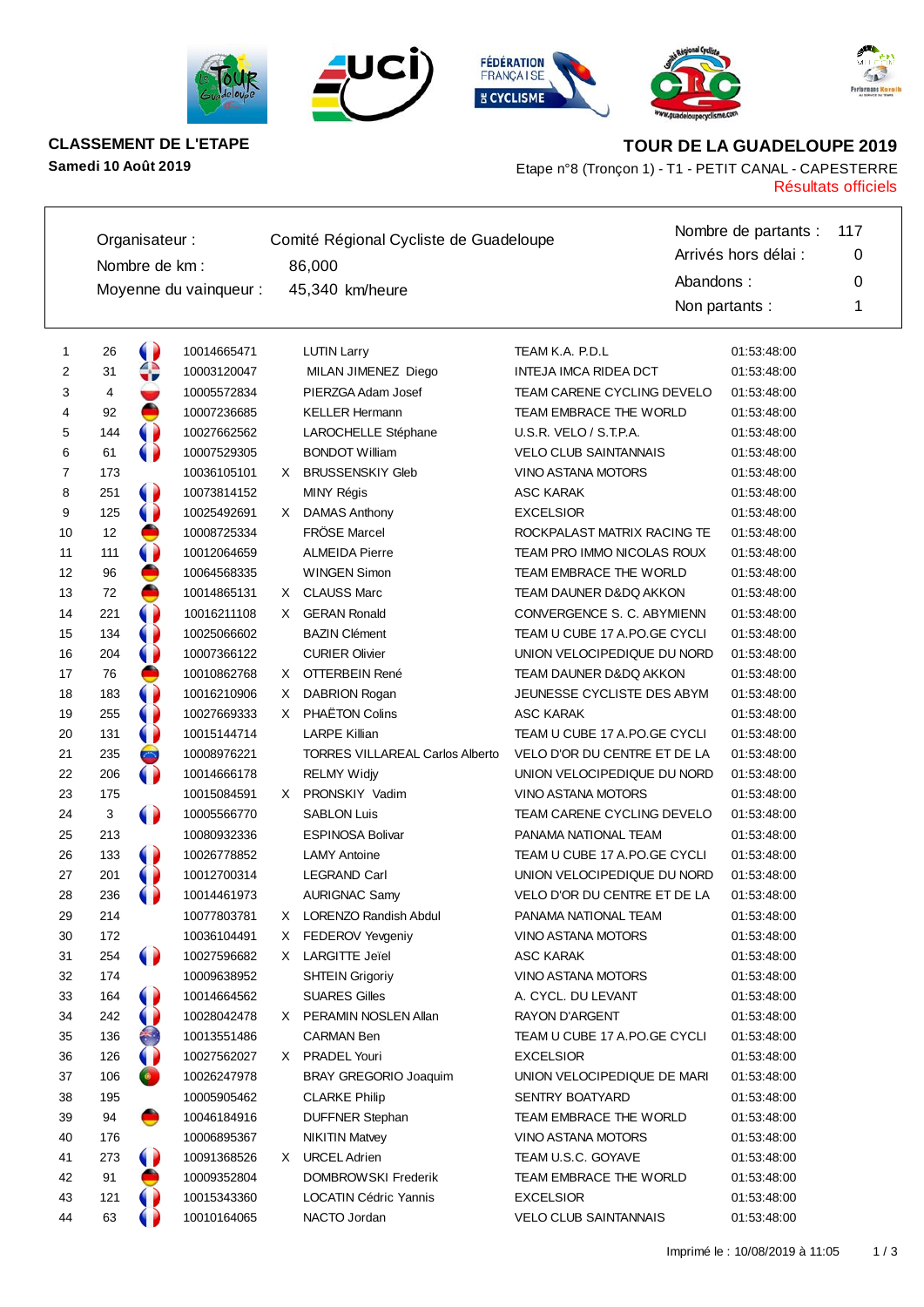| 45  | 296             |                       | 10016210805 | <b>CIDOLIT Yannis</b>                                | SELECTION DE LA MARTINIQUE        | 01:53:48:00 |             |
|-----|-----------------|-----------------------|-------------|------------------------------------------------------|-----------------------------------|-------------|-------------|
| 46  | 41              | $\bullet$             | 10012700112 | <b>BENJAMIN Ronald Arnold</b>                        | <b>ESPOIR DU SUD</b>              | 01:53:48:00 |             |
| 47  | 212             |                       | 10015238882 | <b>STRAH Alex</b>                                    | PANAMA NATIONAL TEAM              | 01:53:48:00 |             |
| 48  | 263             | $\bullet$             | 10088382138 | RUJANO GUILLEN José                                  | UNI SPORT LAMENTINOIS             | 01:53:48:00 |             |
| 49  | 232             | 0                     | 10015342855 | <b>BOUSQUET Pascal</b>                               | VELO D'OR DU CENTRE ET DE LA      | 01:53:48:00 |             |
| 50  | 196             |                       | 10035320916 | URREGO GOMEZ Alvaro                                  | <b>SENTRY BOATYARD</b>            | 01:53:48:00 |             |
| 51  | 51              | 0                     | 10012343838 | <b>GUILLONNET Adrien</b>                             | <b>INTERPRO CYCLING ACADEMY</b>   | 01:53:48:00 |             |
| 52  | 222             | $\bullet$             | 10015361851 | X CARNIER Axel                                       | CONVERGENCE S. C. ABYMIENN        | 01:53:48:00 |             |
| 53  | 81              | ۰                     | 10002296052 | NAVA CARVAJAL John Alberto                           | <b>GWADA BIKERS 118</b>           | 01:53:48:00 |             |
| 54  | 73              | ●                     | 10009404132 | <b>BRAUN Julian</b>                                  | <b>TEAM DAUNER D&amp;DQ AKKON</b> | 01:53:48:00 |             |
| 55  | 181             | 0                     | 10026597380 | X DELOUMEAUX Jérémy                                  | JEUNESSE CYCLISTE DES ABYM        | 01:53:48:00 |             |
| 56  | $\mathbf{1}$    | ست                    | 10006031461 | SANCHEZ ANZOLA Edwin                                 | TEAM CARENE CYCLING DEVELO        | 01:53:48:00 |             |
| 57  | 75              |                       | 10048454211 | X STEIGNER Kilian                                    | TEAM DAUNER D&DQ AKKON            | 01:53:48:00 |             |
| 58  | 44              |                       | 10026176442 | X MATHIAS Anaël                                      | ESPOIR DU SUD                     | 01:53:48:00 |             |
| 59  | 245             |                       | 10025527855 | X LACHAGES Alexandre                                 | RAYON D'ARGENT                    | 01:53:48:00 |             |
| 60  | 182             |                       | 10025073773 | <b>THEOPHILE Laury</b>                               | JEUNESSE CYCLISTE DES ABYM        | 01:53:48:00 |             |
| 61  | 85              |                       | 10089447926 | <b>CHAUPARD Olivier</b>                              | <b>GWADA BIKERS 118</b>           | 01:53:48:00 |             |
| 62  | 283             |                       | 10013115794 | <b>DANTIN Ludovic</b>                                | SELECTION DE LA GUYANE            | 01:53:48:00 |             |
| 63  | 184             |                       | 10016211310 | LORQUIN Kénan                                        | JEUNESSE CYCLISTE DES ABYM        | 01:53:48:00 |             |
| 64  | 211             |                       | 10082273865 | CASTEL Jorge                                         | PANAMA NATIONAL TEAM              | 01:53:48:00 |             |
|     | 82              | Ξ.                    | 10011791039 | <b>FUENTES Yorman</b>                                | <b>GWADA BIKERS 118</b>           |             |             |
| 65  | 102             |                       |             | <b>RUFFE Grégory</b>                                 | UNION VELOCIPEDIQUE DE MARI       | 01:53:48:00 |             |
| 66  |                 |                       | 10014664865 |                                                      |                                   | 01:53:48:00 |             |
| 67  | 123             | 0                     | 10012701526 | <b>BLONDIN Grégory</b><br><b>HERNANDEZ Nolberto</b>  | <b>EXCELSIOR</b>                  | 01:53:48:00 |             |
| 68  | 216             |                       | 10010110818 |                                                      | PANAMA NATIONAL TEAM              | 01:53:48:00 |             |
| 69  | 33              | G                     | 10056423971 | X GONZÁLEZ RIVERA Abner                              | INTEJA IMCA RIDEA DCT             | 01:53:48:00 |             |
| 70  | 35              | $\left(\cdot\right)$  | 10009023812 | ALVAREZ AYALA Miguel Luis                            | INTEJA IMCA RIDEA DCT             | 01:53:48:00 |             |
| 71  | 191             | e                     | 10014055583 | <b>MAY Jefferey</b>                                  | SENTRY BOATYARD                   | 01:53:48:00 |             |
| 72  | 115             |                       | 10011940781 | <b>THOMASSON Nicolas</b>                             | TEAM PRO IMMO NICOLAS ROUX        | 01:53:48:00 |             |
| 73  | 274             |                       | 10026187253 | X URCEL Damien                                       | TEAM U.S.C. GOYAVE                | 01:53:48:00 |             |
| 74  | 45              |                       | 10013556742 | <b>TURLEPIN Romaric</b>                              | ESPOIR DU SUD                     | 01:53:48:00 |             |
| 75  | 43              |                       | 10026332652 | X GENE Meving                                        | ESPOIR DU SUD                     | 01:53:48:00 |             |
| 76  | 105             | $\blacksquare$        | 10074497701 | VARGAS CASTELLANO Freddy                             | UNION VELOCIPEDIQUE DE MARI       | 01:53:48:00 |             |
| 77  | 171             |                       | 10036106010 | X PRONSKIY Daniil                                    | VINO ASTANA MOTORS                | 01:53:48:00 |             |
| 78  | 104             |                       | 10026612639 | KWIATKOWSKI Grzegorz Jan                             | UNION VELOCIPEDIQUE DE MARI       | 01:53:48:00 |             |
| 79  | 86              | $\blacksquare$<br>9 P | 10008021274 | <b>BALGUY William</b>                                | GWADA BIKERS 118                  | 01:53:48:00 |             |
| 80  | 264             | $\bullet$             | 10027697524 | SALINAS DUQUE Jhonathan                              | UNI SPORT LAMENTINOIS             | 01:53:48:00 |             |
| 81  | 252             | 0                     | 10026661745 | X ANDRE LUBIN Yanis                                  | ASC KARAK                         | 01:53:48:00 |             |
| 82  | 135             | O                     | 10013673950 | FAYETTE Pierre André                                 | TEAM U CUBE 17 A.PO.GE CYCLI      | 01:53:48:00 |             |
| 83  | 253             |                       | 10014075791 | <b>JUDITH Marvin</b>                                 | ASC KARAK                         | 01:53:48:00 |             |
| 84  | 165             |                       | 10014666279 | <b>VINETOT Romain</b>                                | A. CYCL. DU LEVANT                | 01:53:48:00 |             |
| 85  | 243             |                       | 10027672161 | <b>PERRIET Nicolas</b>                               | RAYON D'ARGENT                    | 01:53:48:00 |             |
| 86  | 52              | C                     | 10015288190 | CASANOVAS ALEGRI David                               | INTERPRO CYCLING ACADEMY          | 01:53:48:00 |             |
| 87  | 46              | 0                     | 10015343461 | ARPHEXAD Luiji                                       | <b>ESPOIR DU SUD</b>              | 01:53:48:00 |             |
| 88  | 113             | $\bullet$             | 10005890510 | FOURNET FAYARD Sébastien                             | TEAM PRO IMMO NICOLAS ROUX        | 01:53:48:00 |             |
| 89  | 112             | 0                     | 10014768232 | CHASSAGNE Thomas                                     | TEAM PRO IMMO NICOLAS ROUX        | 01:53:48:00 |             |
| 90  | 83              |                       | 10013556641 | DURO Kévin                                           | GWADA BIKERS 118                  | 01:53:48:00 |             |
| 91  | 261             |                       | 10011208736 | <b>BOYEAU Fendley</b>                                | UNI SPORT LAMENTINOIS             | 01:53:48:00 |             |
| 92  | 225             |                       | 10073678049 | ROUSSEAU Giovanie                                    | CONVERGENCE S. C. ABYMIENN        | 01:53:48:00 |             |
| 93  | 132             |                       | 10024385073 | <b>LAMY Julien</b>                                   | TEAM U CUBE 17 A.PO.GE CYCLI      | 01:53:48:00 |             |
| 94  | 84              |                       | 10015344572 | KARIOUA Kévin                                        | GWADA BIKERS 118                  | 01:53:48:00 |             |
| 95  | 141             |                       | 10012045865 | <b>ALIDOR Adrien</b>                                 | U.S.R. VELO / S.T.P.A.            | 01:53:48:00 |             |
| 96  | $5\phantom{.0}$ |                       | 10004665882 | <b>GENE Martial</b>                                  | TEAM CARENE CYCLING DEVELO        | 01:53:48:00 |             |
| 97  | 34              | e                     | 10009035027 | REYES ACEVEDO Elvys                                  | INTEJA IMCA RIDEA DCT             | 01:53:48:00 |             |
| 98  | 116             | 0                     | 10007382387 | <b>URRUTY Maxime</b>                                 | TEAM PRO IMMO NICOLAS ROUX        | 01:53:48:00 |             |
| 99  | 223             | 0                     | 10015342956 | AMADORI Julien                                       | CONVERGENCE S. C. ABYMIENN        | 01:53:48:00 |             |
| 100 | 142             | 0                     | 10025421458 | JEANNE Vladimir                                      | U.S.R. VELO / S.T.P.A.            | 01:54:09:00 | 00:00:21:00 |
| 101 | 224             |                       | 10014665572 | PRUNEAU Jordy                                        | CONVERGENCE S. C. ABYMIENN        | 01:54:11:00 | 00:00:23:00 |
| 102 | 36              |                       | 10008884776 | GUZMAN ROSARIO William De Jésu INTEJA IMCA RIDEA DCT |                                   | 01:54:26:00 | 00:00:38:00 |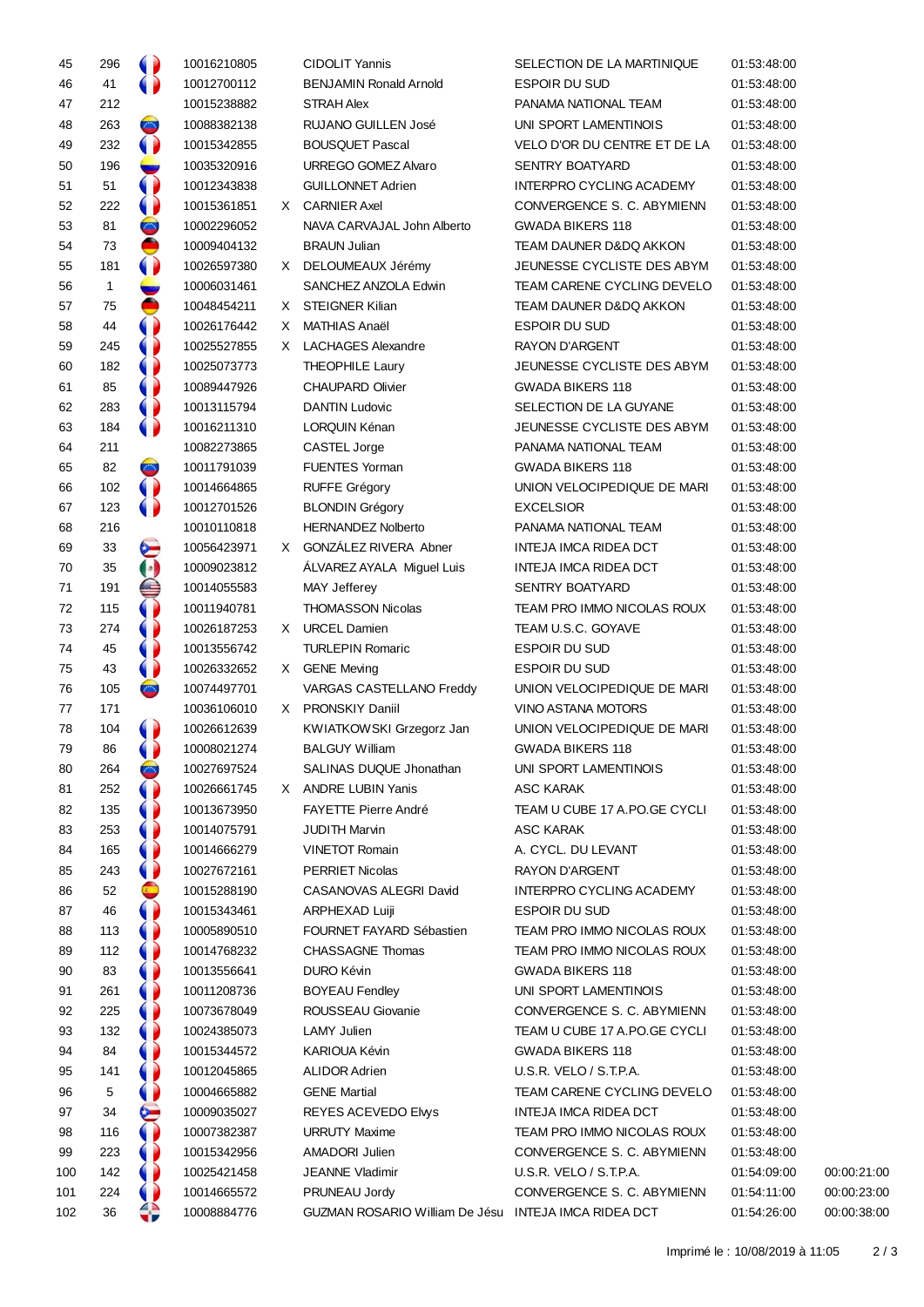| 103 | 146 |   | 10006050558 |    | ATTAUD Frédéric                | U.S.R. VELO / S.T.P.A.       | 01:54:27:00 | 00:00:39:00 |
|-----|-----|---|-------------|----|--------------------------------|------------------------------|-------------|-------------|
| 104 | 93  |   | 10014115504 |    | <b>PESCHGES Marcel</b>         | TEAM EMBRACE THE WORLD       | 01:54:34:00 | 00:00:46:00 |
| 105 | 23  |   | 10016211209 | X. | NEMORIN Neddhym                | TEAM K.A. P.D.L              | 01:54:36:00 | 00:00:48:00 |
| 106 | 265 |   | 10005468760 |    | <b>BILLE Gaetan</b>            | UNI SPORT LAMENTINOIS        | 01:55:04:00 | 00:01:16:00 |
| 107 | 202 |   | 10007531729 |    | <b>BAROLIN Kérane</b>          | UNION VELOCIPEDIQUE DU NORD  | 01:55:06:00 | 00:01:18:00 |
| 108 | 226 |   | 10004591316 |    | <b>HAMLET Freddy</b>           | CONVERGENCE S. C. ABYMIENN   | 01:55:06:00 | 00:01:18:00 |
| 109 | 95  |   | 10012244616 |    | <b>BEYER Sebastian</b>         | TEAM EMBRACE THE WORLD       | 01:55:12:00 | 00:01:24:00 |
| 110 | 143 |   | 10014075892 |    | <b>TARANE Teddy</b>            | U.S.R. VELO / S.T.P.A.       | 01:55:35:00 | 00:01:47:00 |
| 111 | 64  |   | 10027319123 | X. | <b>DURO Nicolas</b>            | <b>VELO CLUB SAINTANNAIS</b> | 01:57:05:00 | 00:03:17:00 |
| 112 | 56  | ۰ | 10021228533 |    | <b>HUDRY Floriant</b>          | INTERPRO CYCLING ACADEMY     | 01:58:12:00 | 00:04:24:00 |
| 113 | 244 |   | 10008149192 |    | MARIMOUTOU Jean-Marie          | <b>RAYON D'ARGENT</b>        | 01:59:39:00 | 00:05:51:00 |
| 114 | 145 |   | 10027717732 |    | X CLAVIER Kendrick             | $U.S.R.$ VELO / S.T.P.A.     | 01:59:39:00 | 00:05:51:00 |
| 115 | 32  |   | 10009869732 |    | NUNEZ HERNANDEZ Adrian Santiag | INTEJA IMCA RIDEA DCT        | 02:00:58:00 | 00:07:10:00 |
| 116 | 71  |   | 10007357432 |    | DONDERS Jelle                  | TEAM DAUNER D&DO AKKON       | 02:00:58:00 | 00:07:10:00 |
|     |     |   |             |    |                                |                              |             |             |

#### **Abandons, Non Partants et Eliminés**

11 10011805284 NIESING Timo ROCKPALAST MATRIX RACING TEAM DNS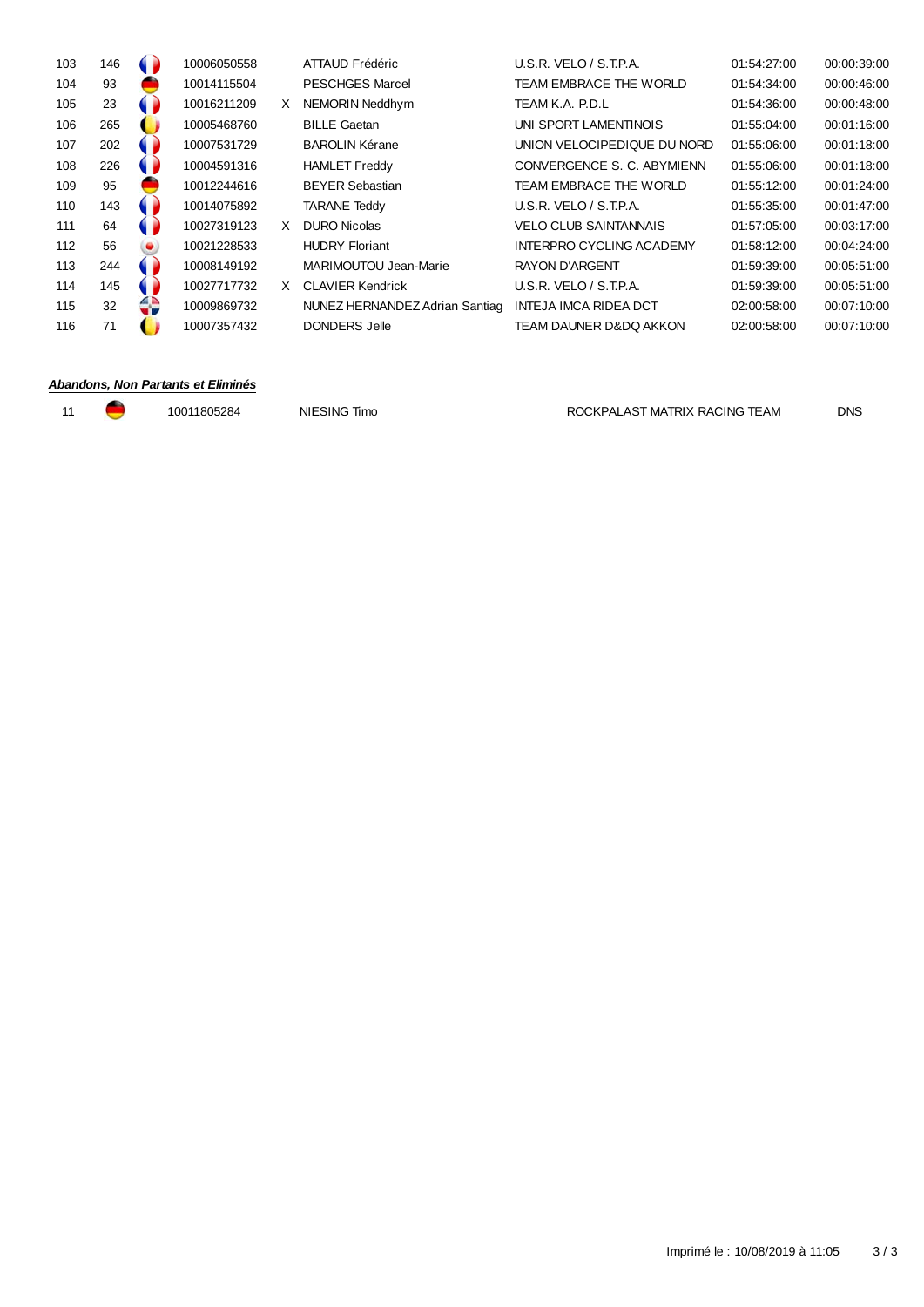

**CLASSEMENT GENERAL INDIVIDUEL AU TEMPS** A l'issue de l'étape n° 8 (Tronçon 1) (10/08/19)

**Sponsor : REGION GUADELOUPE**









**TOUR DE LA GUADELOUPE 2019**

Moy/Km :41,178 km/h 69è édition - U.C.I Classe ME 2.2 152,500 km parcourus

Résultats officiels

| 1  | 51  | $\bullet$            | 10012343838 |    | <b>GUILLONNET Adrien</b>               | <b>INTERPRO CYCLING ACADEMY</b>   | 27:59:18:00 | $\equiv$ $\equiv$ $\equiv$ |
|----|-----|----------------------|-------------|----|----------------------------------------|-----------------------------------|-------------|----------------------------|
| 2  | 175 |                      | 10015084591 | X. | PRONSKIY Vadim                         | VINO ASTANA MOTORS                | 28:01:31:00 | 00:02:13                   |
| 3  | 91  | ●                    | 10009352804 |    | DOMBROWSKI Frederik                    | TEAM EMBRACE THE WORLD            | 28:02:00:00 | 00:02:42                   |
| 4  | 111 | $\bullet$            | 10012064659 |    | <b>ALMEIDA Pierre</b>                  | TEAM PRO IMMO NICOLAS ROUX        | 28:03:42:00 | 00:04:24                   |
| 5  | 31  | €                    | 10003120047 |    | MILAN JIMENEZ Diego                    | INTEJA IMCA RIDEA DCT             | 28:04:02:00 | 00:04:44                   |
| 6  | 35  | $\left(\cdot\right)$ | 10009023812 |    | ÁLVAREZ AYALA Miguel Luis              | INTEJA IMCA RIDEA DCT             | 28:04:56:00 | 00:05:38                   |
| 7  | 81  | $\bullet$            | 10002296052 |    | NAVA CARVAJAL John Alberto             | <b>GWADA BIKERS 118</b>           | 28:05:13:00 | 00:05:55                   |
| 8  | 263 | $\bullet$            | 10088382138 |    | RUJANO GUILLEN José                    | UNI SPORT LAMENTINOIS             | 28:06:11:00 | 00:06:53                   |
| 9  | 1   | w                    | 10006031461 |    | SANCHEZ ANZOLA Edwin                   | TEAM CARENE CYCLING DEVEL         | 28:06:25:00 | 00:07:07                   |
| 10 | 121 | $\bullet$            | 10015343360 |    | <b>LOCATIN Cédric Yannis</b>           | <b>EXCELSIOR</b>                  | 28:06:48:00 | 00:07:30                   |
| 11 | 136 | €                    | 10013551486 |    | <b>CARMAN Ben</b>                      | TEAM U CUBE 17 A.PO.GE CYCLI      | 28:07:11:00 | 00:07:53                   |
| 12 | 176 |                      | 10006895367 |    | <b>NIKITIN Matvey</b>                  | VINO ASTANA MOTORS                | 28:12:23:00 | 00:13:05                   |
| 13 | 172 |                      | 10036104491 | X. | FEDEROV Yevgeniy                       | VINO ASTANA MOTORS                | 28:12:50:00 | 00:13:32                   |
| 14 | 116 | $\bullet$            | 10007382387 |    | <b>URRUTY Maxime</b>                   | TEAM PRO IMMO NICOLAS ROUX        | 28:13:47:00 | 00:14:29                   |
| 15 | 131 | $\bullet$            | 10015144714 |    | <b>LARPE Killian</b>                   | TEAM U CUBE 17 A.PO.GE CYCLI      | 28:14:56:00 | 00:15:38                   |
| 16 | 82  | $\bullet$            | 10011791039 |    | <b>FUENTES Yorman</b>                  | <b>GWADA BIKERS 118</b>           | 28:15:37:00 | 00:16:19                   |
| 17 | 105 | $\bullet$            | 10074497701 |    | VARGAS CASTELLANO Freddy               | UNION VELOCIPEDIQUE DE MAR        | 28:15:50:00 | 00:16:32                   |
| 18 | 123 | $\bullet$            | 10012701526 |    | <b>BLONDIN Grégory</b>                 | <b>EXCELSIOR</b>                  | 28:16:11:00 | 00:16:53                   |
| 19 | 196 | ست                   | 10035320916 |    | URREGO GOMEZ Alvaro                    | <b>SENTRY BOATYARD</b>            | 28:17:44:00 | 00:18:26                   |
| 20 | 211 |                      | 10082273865 |    | CASTEL Jorge                           | PANAMA NATIONAL TEAM              | 28:18:58:00 | 00:19:40                   |
| 21 | 4   |                      | 10005572834 |    | PIERZGA Adam Josef                     | TEAM CARENE CYCLING DEVEL         | 28:19:24:00 | 00:20:06                   |
| 22 | 273 | $\bullet$            | 10091368526 | X  | <b>URCEL Adrien</b>                    | TEAM U.S.C. GOYAVE                | 28:20:32:00 | 00:21:14                   |
| 23 | 33  | G                    | 10056423971 | X. | GONZALEZ RIVERA Abner                  | INTEJA IMCA RIDEA DCT             | 28:20:37:00 | 00:21:19                   |
| 24 | 212 |                      | 10015238882 |    | <b>STRAH Alex</b>                      | PANAMA NATIONAL TEAM              | 28:20:53:00 | 00:21:35                   |
| 25 | 104 | $\bullet$            | 10026612639 |    | KWIATKOWSKI Grzegorz Jan               | UNION VELOCIPEDIQUE DE MAR        | 28:22:09:00 | 00:22:51                   |
| 26 | 264 | $\bullet$            | 10027697524 |    | SALINAS DUQUE Jhonathan                | UNI SPORT LAMENTINOIS             | 28:22:14:00 | 00:22:56                   |
| 27 | 222 | $\bullet$            | 10015361851 | X. | <b>CARNIER Axel</b>                    | CONVERGENCE S. C. ABYMIENN        | 28:23:13:00 | 00:23:55                   |
| 28 | 44  | $\bullet$            | 10026176442 | X. | <b>MATHIAS Anaël</b>                   | <b>ESPOIR DU SUD</b>              | 28:24:22:00 | 00:25:04                   |
| 29 | 112 | $\bullet$            | 10014768232 |    | <b>CHASSAGNE Thomas</b>                | TEAM PRO IMMO NICOLAS ROUX        | 28:25:10:00 | 00:25:52                   |
| 30 | 73  | e                    | 10009404132 |    | <b>BRAUN Julian</b>                    | <b>TEAM DAUNER D&amp;DQ AKKON</b> | 28:25:31:00 | 00:26:13                   |
| 31 | 204 | $\bullet$            | 10007366122 |    | <b>CURIER Olivier</b>                  | UNION VELOCIPEDIQUE DU NOR        | 28:25:38:00 | 00:26:20                   |
| 32 | 43  |                      | 10026332652 | X. | <b>GENE Meving</b>                     | <b>ESPOIR DU SUD</b>              | 28:25:50:00 | 00:26:32                   |
| 33 | 181 | $\bullet$            | 10026597380 | X  | DELOUMEAUX Jérémy                      | JEUNESSE CYCLISTE DES ABY         | 28:27:15:00 | 00:27:57                   |
| 34 | 3   | 0                    | 10005566770 |    | <b>SABLON Luis</b>                     | TEAM CARENE CYCLING DEVEL         | 28:32:32:00 | 00:33:14                   |
| 35 | 235 | $\bullet$            | 10008976221 |    | <b>TORRES VILLAREAL Carlos Alberto</b> | VELO D'OR DU CENTRE ET DE LA      | 28:34:09:00 | 00:34:51                   |
| 36 | 106 | o,                   | 10026247978 |    | BRAY GREGORIO Joaquim                  | UNION VELOCIPEDIQUE DE MAR        | 28:35:40:00 | 00:36:22                   |
| 37 | 214 |                      | 10077803781 | X. | LORENZO Randish Abdul                  | PANAMA NATIONAL TEAM              | 28:37:24:00 | 00:38:06                   |
| 38 | 236 | 0                    | 10014461973 |    | <b>AURIGNAC Samy</b>                   | VELO D'OR DU CENTRE ET DE LA      | 28:38:17:00 | 00:38:59                   |
| 39 | 265 | $\mathbf{\bullet}$   | 10005468760 |    | <b>BILLE Gaetan</b>                    | UNI SPORT LAMENTINOIS             | 28:42:16:00 | 00:42:58                   |
| 40 | 255 | 0                    | 10027669333 | X. | PHAËTON Colins                         | <b>ASC KARAK</b>                  | 28:44:08:00 | 00:44:50                   |
| 41 | 26  | 0                    | 10014665471 |    | <b>LUTIN Larry</b>                     | TEAM K.A. P.D.L                   | 28:44:48:00 | 00:45:30                   |
| 42 | 213 |                      | 10080932336 |    | <b>ESPINOSA Bolivar</b>                | PANAMA NATIONAL TEAM              | 28:46:13:00 | 00:46:55                   |
| 43 | 144 | $\bullet$            | 10027662562 |    | LAROCHELLE Stéphane                    | U.S.R. VELO / S.T.P.A.            | 28:47:48:00 | 00:48:30                   |
| 44 | 34  | ဗ                    | 10009035027 |    | REYES ACEVEDO Elvys                    | INTEJA IMCA RIDEA DCT             | 28:47:59:00 | 00:48:41                   |
| 45 | 23  |                      | 10016211209 | X. | NEMORIN Neddhym                        | TEAM K.A. P.D.L                   | 28:48:53:00 | 00:49:35                   |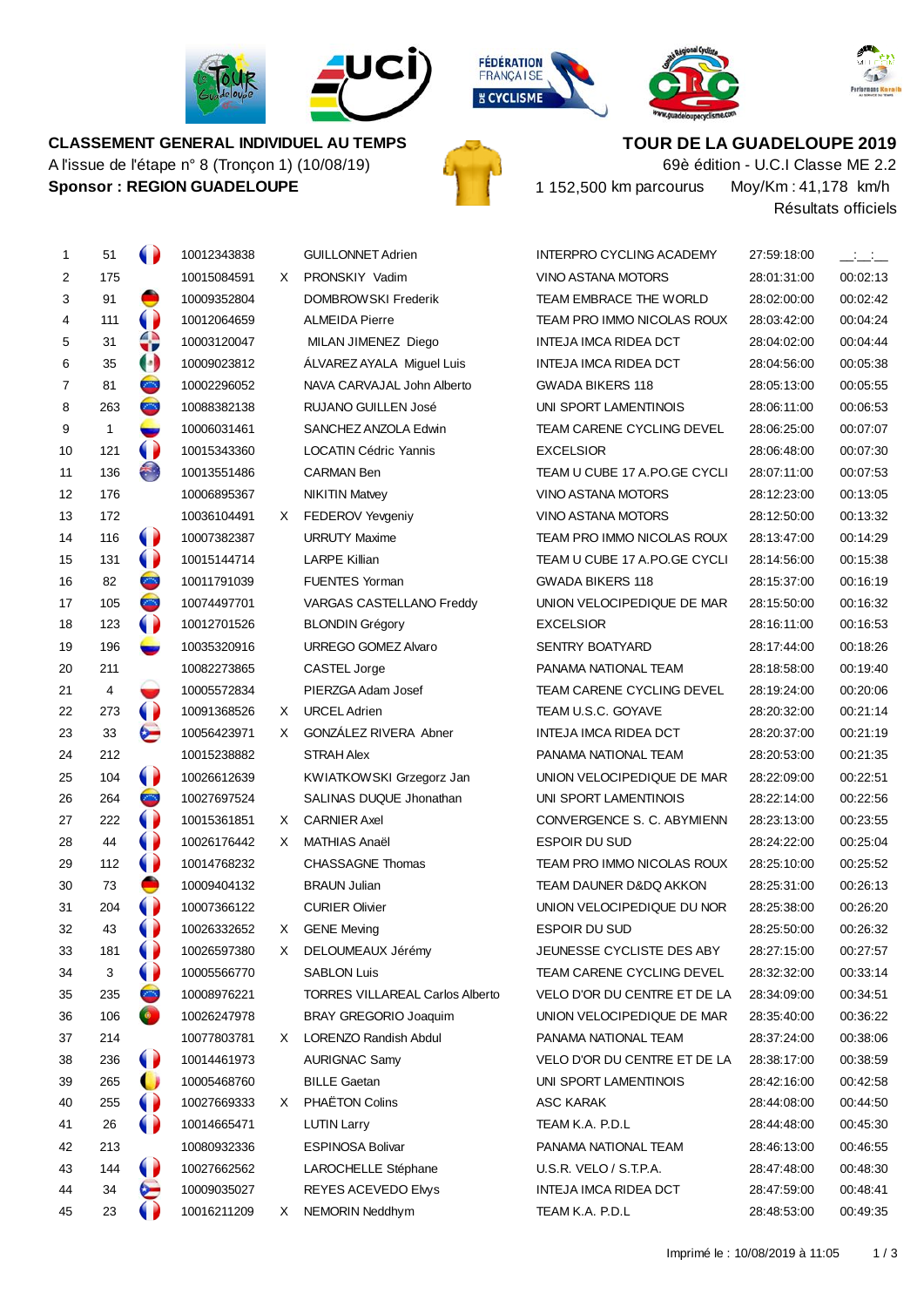| 46 | 221 | 0                      | 10016211108 | X  | <b>GERAN Ronald</b>                    | CONVERGENCE S. C. ABYMIENN      | 28:50:42:00 | 00:51:24 |
|----|-----|------------------------|-------------|----|----------------------------------------|---------------------------------|-------------|----------|
| 47 | 115 | $\bullet$              | 10011940781 |    | <b>THOMASSON Nicolas</b>               | TEAM PRO IMMO NICOLAS ROUX      | 28:51:24:00 | 00:52:06 |
| 48 | 133 | $\bullet$              | 10026778852 |    | <b>LAMY Antoine</b>                    | TEAM U CUBE 17 A.PO.GE CYCLI    | 28:51:35:00 | 00:52:17 |
| 49 | 72  | ●                      | 10014865131 | X. | <b>CLAUSS Marc</b>                     | TEAM DAUNER D&DQ AKKON          | 28:51:45:00 | 00:52:27 |
| 50 | 75  | €                      | 10048454211 | X. | <b>STEIGNER Kilian</b>                 | TEAM DAUNER D&DQ AKKON          | 28:52:09:00 | 00:52:51 |
| 51 | 296 | $\bullet$              | 10016210805 |    | <b>CIDOLIT Yannis</b>                  | SELECTION DE LA MARTINIQUE      | 28:52:18:00 | 00:53:00 |
| 52 | 165 | $\bullet$              | 10014666279 |    | <b>VINETOT Romain</b>                  | A. CYCL. DU LEVANT              | 28:52:25:00 | 00:53:07 |
| 53 | 191 | ⊜                      | 10014055583 |    | MAY Jefferey                           | <b>SENTRY BOATYARD</b>          | 28:52:40:00 | 00:53:22 |
| 54 | 52  | $\bullet$              | 10015288190 |    | CASANOVAS ALEGRI David                 | <b>INTERPRO CYCLING ACADEMY</b> | 28:55:34:00 | 00:56:16 |
| 55 | 216 |                        | 10010110818 |    | <b>HERNANDEZ Nolberto</b>              | PANAMA NATIONAL TEAM            | 28:57:11:00 | 00:57:53 |
| 56 | 202 | $\bullet$              | 10007531729 |    | <b>BAROLIN Kérane</b>                  | UNION VELOCIPEDIQUE DU NOR      | 28:57:35:00 | 00:58:17 |
| 57 | 224 | $\bullet$              | 10014665572 |    | PRUNEAU Jordy                          | CONVERGENCE S. C. ABYMIENN      | 28:58:02:00 | 00:58:44 |
| 58 | 242 | 0                      | 10028042478 | X. | PERAMIN NOSLEN Allan                   | <b>RAYON D'ARGENT</b>           | 28:58:32:00 | 00:59:14 |
| 59 | 174 |                        | 10009638952 |    | <b>SHTEIN Grigoriy</b>                 | <b>VINO ASTANA MOTORS</b>       | 29:03:00:00 | 01:03:42 |
| 60 | 261 | $\bullet$              | 10011208736 |    | <b>BOYEAU Fendley</b>                  | UNI SPORT LAMENTINOIS           | 29:03:33:00 | 01:04:15 |
| 61 | 134 | $\bullet$              | 10025066602 |    | <b>BAZIN Clément</b>                   | TEAM U CUBE 17 A.PO.GE CYCLI    | 29:03:52:00 | 01:04:34 |
| 62 | 173 |                        | 10036105101 | X  | <b>BRUSSENSKIY Gleb</b>                | <b>VINO ASTANA MOTORS</b>       | 29:03:53:00 | 01:04:35 |
| 63 | 141 | 0                      | 10012045865 |    | <b>ALIDOR Adrien</b>                   | U.S.R. VELO / S.T.P.A.          | 29:05:44:00 | 01:06:26 |
|    | 245 | $\bullet$              | 10025527855 |    | X LACHAGES Alexandre                   | <b>RAYON D'ARGENT</b>           |             |          |
| 64 | 95  | ●                      |             |    |                                        | TEAM EMBRACE THE WORLD          | 29:07:10:00 | 01:07:52 |
| 65 |     | $\bullet$              | 10012244616 |    | <b>BEYER Sebastian</b>                 |                                 | 29:09:05:00 | 01:09:47 |
| 66 | 206 |                        | 10014666178 |    | <b>RELMY Widjy</b>                     | UNION VELOCIPEDIQUE DU NOR      | 29:09:37:00 | 01:10:19 |
| 67 | 36  | 4                      | 10008884776 |    | <b>GUZMAN ROSARIO William De Jésus</b> | INTEJA IMCA RIDEA DCT           | 29:09:56:00 | 01:10:38 |
| 68 | 93  | ●                      | 10014115504 |    | <b>PESCHGES Marcel</b>                 | TEAM EMBRACE THE WORLD          | 29:10:39:00 | 01:11:21 |
| 69 | 132 | $\bullet$              | 10024385073 |    | <b>LAMY Julien</b>                     | TEAM U CUBE 17 A.PO.GE CYCLI    | 29:13:07:00 | 01:13:49 |
| 70 | 201 | $\bullet$              | 10012700314 |    | <b>LEGRAND Carl</b>                    | UNION VELOCIPEDIQUE DU NOR      | 29:16:51:00 | 01:17:33 |
| 71 | 182 | $\bullet$              | 10025073773 |    | <b>THEOPHILE Laury</b>                 | JEUNESSE CYCLISTE DES ABY       | 29:22:06:00 | 01:22:48 |
| 72 | 232 | $\bullet$              | 10015342855 |    | <b>BOUSQUET Pascal</b>                 | VELO D'OR DU CENTRE ET DE LA    | 29:23:11:00 | 01:23:53 |
| 73 | 63  | $\bullet$              | 10010164065 |    | NACTO Jordan                           | <b>VELO CLUB SAINTANNAIS</b>    | 29:23:25:00 | 01:24:07 |
| 74 | 113 | $\bullet$              | 10005890510 |    | FOURNET FAYARD Sébastien               | TEAM PRO IMMO NICOLAS ROUX      | 29:24:29:00 | 01:25:11 |
| 75 | 274 | $\bullet$              | 10026187253 | X. | <b>URCEL Damien</b>                    | TEAM U.S.C. GOYAVE              | 29:25:08:00 | 01:25:50 |
| 76 | 171 |                        | 10036106010 | X  | PRONSKIY Daniil                        | <b>VINO ASTANA MOTORS</b>       | 29:25:58:00 | 01:26:40 |
| 77 | 64  | $\bullet$              | 10027319123 | X  | <b>DURO Nicolas</b>                    | <b>VELO CLUB SAINTANNAIS</b>    | 29:26:18:00 | 01:27:00 |
| 78 | 86  | 9                      | 10008021274 |    | <b>BALGUY William</b>                  | <b>GWADA BIKERS 118</b>         | 29:30:55:00 | 01:31:37 |
| 79 | 12  | ●                      | 10008725334 |    | <b>FRÖSE Marcel</b>                    | ROCKPALAST MATRIX RACING T      | 29:33:55:00 | 01:34:37 |
| 80 | 76  | ●                      | 10010862768 | X. | OTTERBEIN René                         | TEAM DAUNER D&DQ AKKON          | 29:35:48:00 | 01:36:30 |
| 81 | 32  | 4                      | 10009869732 |    | NUNEZ HERNANDEZ Adrian Santiago        | INTEJA IMCA RIDEA DCT           | 29:37:48:00 | 01:38:30 |
| 82 | 145 | 0                      | 10027717732 | X. | <b>CLAVIER Kendrick</b>                | U.S.R. VELO / S.T.P.A.          | 29:39:34:00 | 01:40:16 |
| 83 | 142 | $\bullet$              | 10025421458 |    | JEANNE Vladimir                        | U.S.R. VELO / S.T.P.A.          | 29:43:29:00 | 01:44:11 |
| 84 | 125 | $\bullet$              | 10025492691 | X. | <b>DAMAS Anthony</b>                   | <b>EXCELSIOR</b>                | 29:47:46:00 | 01:48:28 |
| 85 | 94  | ●                      | 10046184916 |    | <b>DUFFNER Stephan</b>                 | TEAM EMBRACE THE WORLD          | 29:48:14:00 | 01:48:56 |
| 86 | 225 | $\bullet$              | 10073678049 |    | ROUSSEAU Giovanie                      | CONVERGENCE S. C. ABYMIENN      | 29:48:17:00 | 01:48:59 |
| 87 | 84  | $\bullet$              | 10015344572 |    | KARIOUA Kévin                          | <b>GWADA BIKERS 118</b>         | 29:48:45:00 | 01:49:27 |
| 88 | 183 | 0                      | 10016210906 | X  | DABRION Rogan                          | JEUNESSE CYCLISTE DES ABY       | 29:48:46:00 | 01:49:28 |
| 89 | 126 | $\bullet$              | 10027562027 | X. | PRADEL Youri                           | <b>EXCELSIOR</b>                | 29:51:19:00 | 01:52:01 |
| 90 | 226 | 0                      | 10004591316 |    | <b>HAMLET Freddy</b>                   | CONVERGENCE S. C. ABYMIENN      | 29:51:24:00 | 01:52:06 |
| 91 | 56  | ۱                      | 10021228533 |    | <b>HUDRY Floriant</b>                  | <b>INTERPRO CYCLING ACADEMY</b> | 29:51:57:00 | 01:52:39 |
| 92 | 283 | $\bullet$              | 10013115794 |    | DANTIN Ludovic                         | SELECTION DE LA GUYANE          | 29:55:20:00 | 01:56:02 |
| 93 | 143 | 0                      | 10014075892 |    | <b>TARANE Teddy</b>                    | U.S.R. VELO / S.T.P.A.          | 29:59:04:00 | 01:59:46 |
| 94 | 71  | $\mathbf{\mathcal{L}}$ | 10007357432 |    | DONDERS Jelle                          | TEAM DAUNER D&DQ AKKON          | 30:00:07:00 | 02:00:49 |
| 95 | 254 | $\bullet$              | 10027596682 | X  | <b>LARGITTE Jeïel</b>                  | ASC KARAK                       | 30:01:28:00 | 02:02:10 |
| 96 | 61  | 0                      | 10007529305 |    | <b>BONDOT William</b>                  | <b>VELO CLUB SAINTANNAIS</b>    | 30:01:32:00 | 02:02:14 |
| 97 | 85  | 0                      | 10089447926 |    | <b>CHAUPARD Olivier</b>                | <b>GWADA BIKERS 118</b>         | 30:01:43:00 | 02:02:25 |
|    | 164 | 0                      |             |    | <b>SUARES Gilles</b>                   | A. CYCL. DU LEVANT              |             |          |
| 98 |     |                        | 10014664562 |    |                                        |                                 | 30:03:40:00 | 02:04:22 |
| 99 | 5   |                        | 10004665882 |    | <b>GENE Martial</b>                    | TEAM CARENE CYCLING DEVEL       | 30:10:01:00 | 02:10:43 |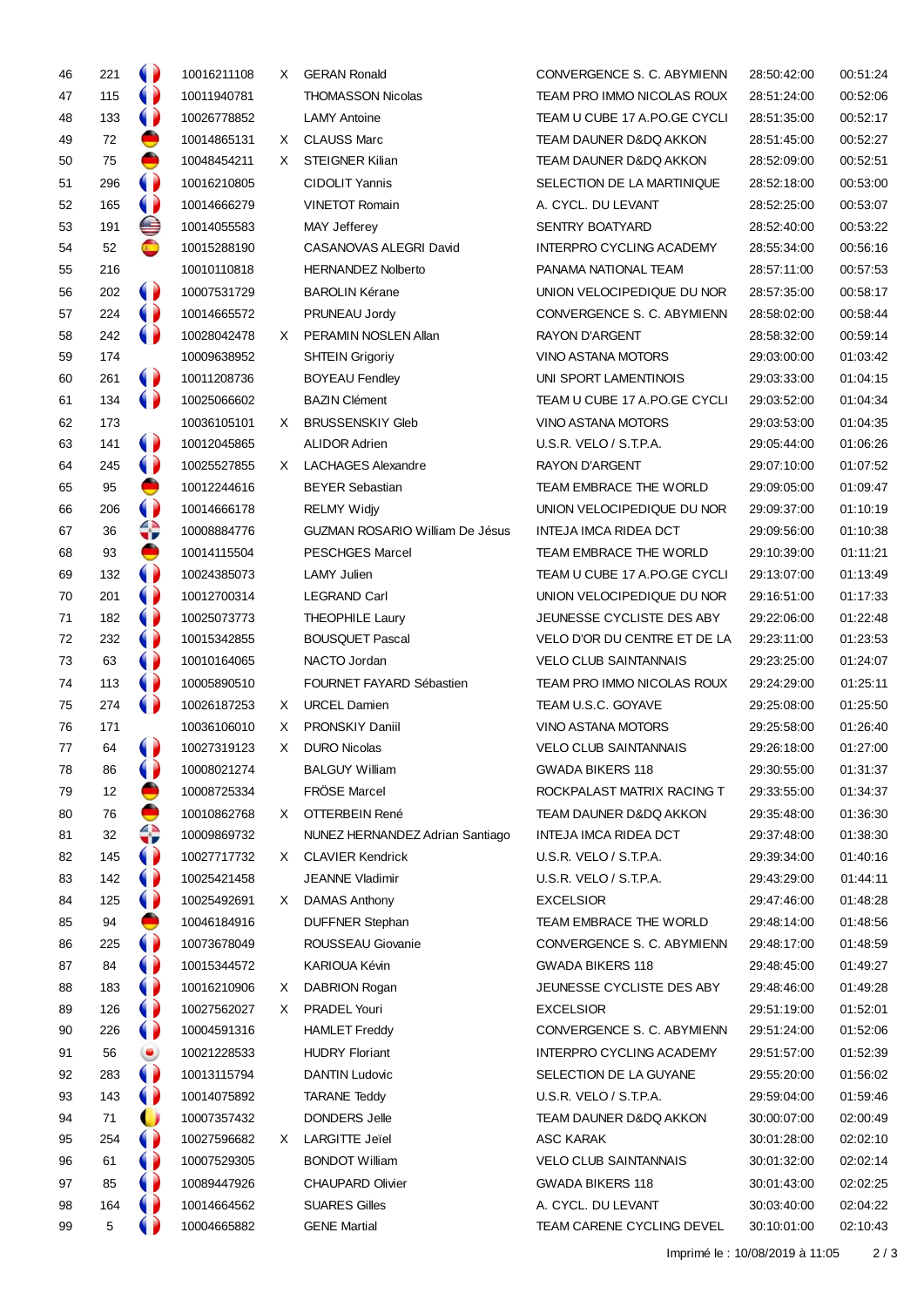| 100 | 251 |   | 10073814152 |   | <b>MINY Régis</b>             | ASC KARAK                    | 30:10:57:00 | 02:11:39 |
|-----|-----|---|-------------|---|-------------------------------|------------------------------|-------------|----------|
| 101 | 184 |   | 10016211310 |   | LORQUIN Kénan                 | JEUNESSE CYCLISTE DES ABY    | 30:12:51:00 | 02:13:33 |
| 102 | 135 |   | 10013673950 |   | <b>FAYETTE Pierre André</b>   | TEAM U CUBE 17 A.PO.GE CYCLI | 30:14:29:00 | 02:15:11 |
| 103 | 243 |   | 10027672161 |   | <b>PERRIET Nicolas</b>        | <b>RAYON D'ARGENT</b>        | 30:19:30:00 | 02:20:12 |
| 104 | 83  |   | 10013556641 |   | DURO Kévin                    | <b>GWADA BIKERS 118</b>      | 30:20:34:00 | 02:21:16 |
| 105 | 252 |   | 10026661745 | X | <b>ANDRE LUBIN Yanis</b>      | ASC KARAK                    | 30:21:45:00 | 02:22:27 |
| 106 | 92  |   | 10007236685 |   | <b>KELLER Hermann</b>         | TEAM EMBRACE THE WORLD       | 30:26:36:00 | 02:27:18 |
| 107 | 45  |   | 10013556742 |   | <b>TURLEPIN Romaric</b>       | <b>ESPOIR DU SUD</b>         | 30:27:56:00 | 02:28:38 |
| 108 | 223 |   | 10015342956 |   | AMADORI Julien                | CONVERGENCE S. C. ABYMIENN   | 30:29:31:00 | 02:30:13 |
| 109 | 41  |   | 10012700112 |   | <b>BENJAMIN Ronald Arnold</b> | <b>ESPOIR DU SUD</b>         | 30:33:32:00 | 02:34:14 |
| 110 | 146 |   | 10006050558 |   | ATTAUD Frédéric               | U.S.R. VELO / S.T.P.A.       | 30:37:20:00 | 02:38:02 |
| 111 | 253 |   | 10014075791 |   | <b>JUDITH Marvin</b>          | <b>ASC KARAK</b>             | 30:39:52:00 | 02:40:34 |
| 112 | 46  |   | 10015343461 |   | ARPHEXAD Luiji                | <b>ESPOIR DU SUD</b>         | 30:50:02:00 | 02:50:44 |
| 113 | 96  |   | 10064568335 |   | <b>WINGEN Simon</b>           | TEAM EMBRACE THE WORLD       | 30:57:54:00 | 02:58:36 |
| 114 | 195 |   | 10005905462 |   | <b>CLARKE Philip</b>          | <b>SENTRY BOATYARD</b>       | 30:58:35:00 | 02:59:17 |
| 115 | 244 | 0 | 10008149192 |   | MARIMOUTOU Jean-Marie         | <b>RAYON D'ARGENT</b>        | 31:32:45:00 | 03:33:27 |
| 116 | 102 |   | 10014664865 |   | <b>RUFFE Grégory</b>          | UNION VELOCIPEDIQUE DE MAR   | 32:37:42:00 | 04:38:24 |
|     |     |   |             |   |                               |                              |             |          |

# **Bonifications**

| <b>Dossard</b> | Engagé                                 | <b>Place</b> | Valeur | <b>Descriptif</b>                          |
|----------------|----------------------------------------|--------------|--------|--------------------------------------------|
| 26             | <b>LUTIN Larry</b>                     | 1            | 6"     | Bonification Demi-Etape, place 1           |
| 31             | MILAN JIMENEZ Diego                    | 2            | 4"     | Bonification Demi-Etape, place 2           |
| 116            | <b>URRUTY Maxime</b>                   |              | 3"     | Bonification Sprint intermédiaire, place 1 |
| 36             | <b>GUZMAN ROSARIO William De Jésus</b> | 1            | 3"     | Bonification Sprint intermédiaire, place 1 |
| 4              | PIERZGA Adam Josef                     | 3            | 2"     | Bonification Demi-Etape, place 3           |
| 125            | DAMAS Anthony                          | 2            | 2"     | Bonification Sprint intermédiaire, place 2 |
| 31             | MILAN JIMENEZ Diego                    | 2            | 2"     | Bonification Sprint intermédiaire, place 2 |
| 201            | <b>LEGRAND Carl</b>                    | 3            | 1"     | Bonification Sprint intermédiaire, place 3 |
| 202            | <b>BAROLIN Kérane</b>                  | 3            | 1"     | Bonification Sprint intermédiaire, place 3 |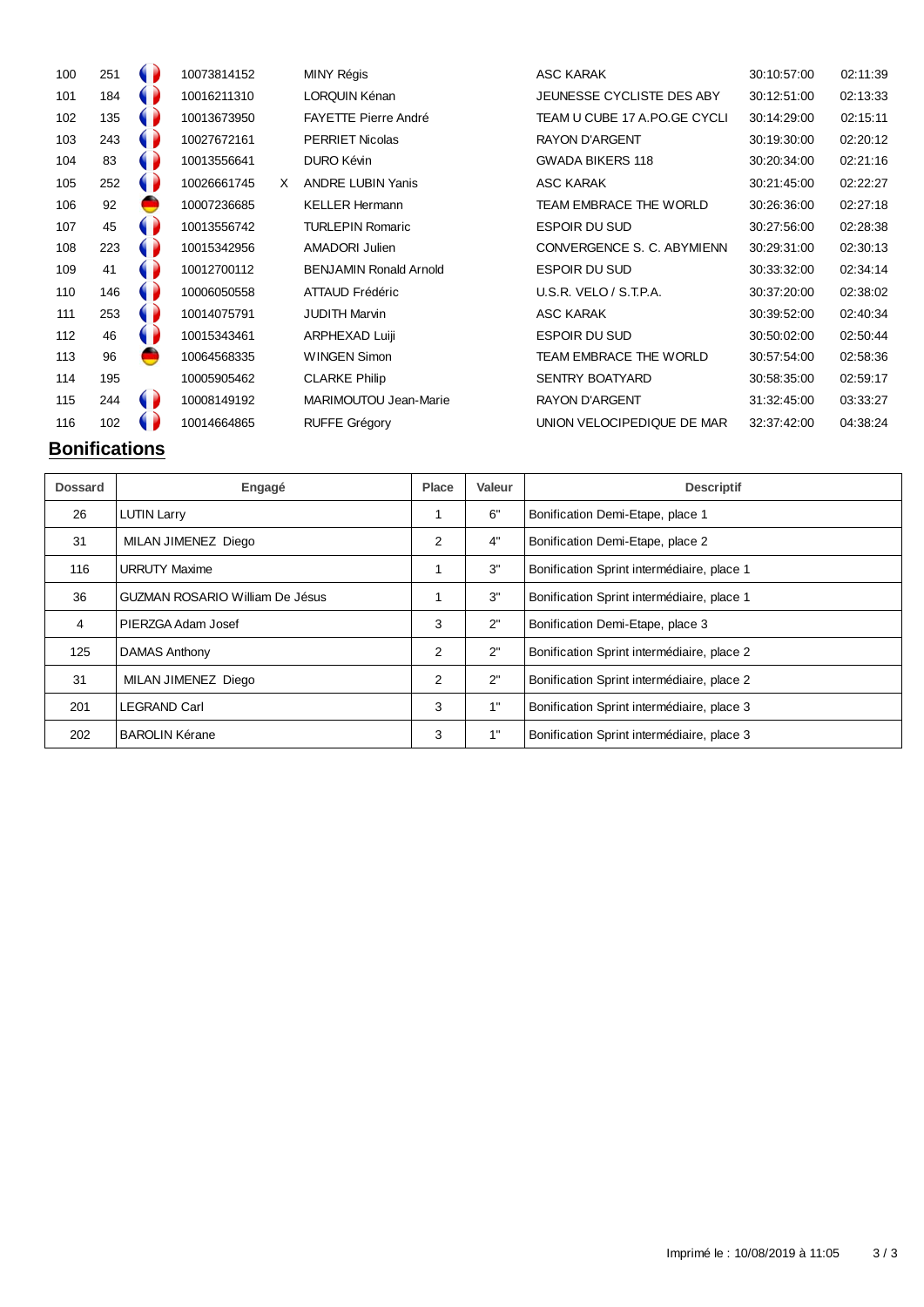







# **CLASSEMENT INDIVIDUEL AUX POINTS**

**Sponsor : CAP EXCELLENCE Résultats officiels** Etape n°8 (Tronçon 1) - T1 - PETIT CANAL - CAPEST

# **TOUR DE LA GUADELOUPE 2019**

69è édition - U.C.I Classe ME 2.2 Samedi 10 Août 2019 Distance 86,00 km

|               | 26  | 10014665471 |    | <b>LUTIN Larry</b>      | TEAM K.A. P.D.L              | 12 |
|---------------|-----|-------------|----|-------------------------|------------------------------|----|
| $\mathcal{P}$ | 31  | 10003120047 |    | MILAN JIMENEZ Diego     | INTEJA IMCA RIDEA DCT        | 10 |
| 3             | 4   | 10005572834 |    | PIERZGA Adam Josef      | TEAM CARENE CYCLING DEVELO   | 8  |
| 4             | 92  | 10007236685 |    | <b>KELLER Hermann</b>   | TEAM EMBRACE THE WORLD       |    |
| 5             | 144 | 10027662562 |    | LAROCHELLE Stéphane     | U.S.R. VELO / S.T.P.A.       | 6  |
| 6             | 61  | 10007529305 |    | <b>BONDOT William</b>   | <b>VELO CLUB SAINTANNAIS</b> | 5  |
|               | 173 | 10036105101 | X. | <b>BRUSSENSKIY Gleb</b> | <b>VINO ASTANA MOTORS</b>    | 4  |
| 8             | 251 | 10073814152 |    | MINY Régis              | ASC KARAK                    | 3  |
| 9             | 125 | 10025492691 | X  | <b>DAMAS Anthony</b>    | <b>EXCELSIOR</b>             | 2  |
| 10            | 12  | 10008725334 |    | <b>FRÖSE Marcel</b>     | ROCKPALAST MATRIX RACING TE  | 1  |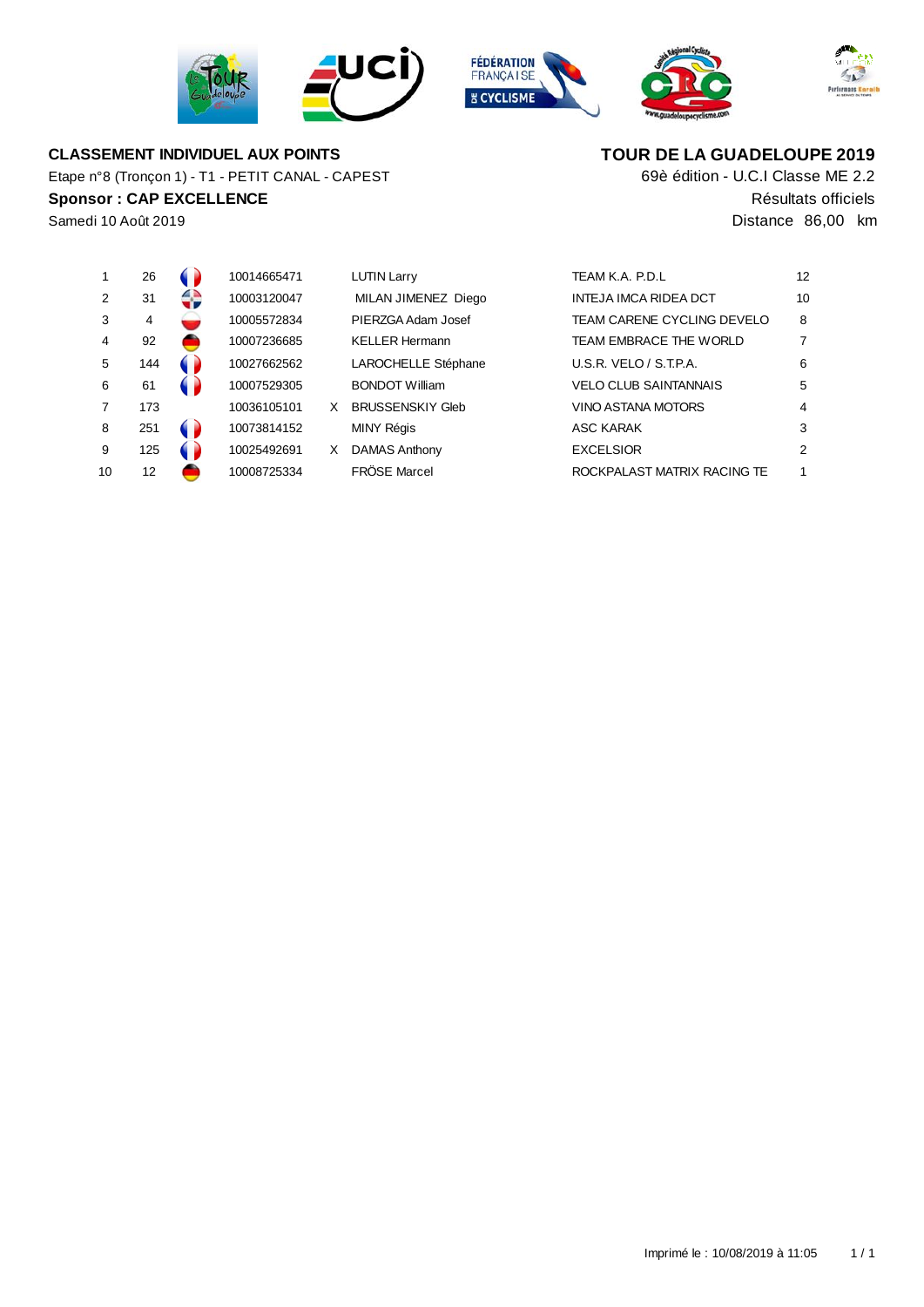









**CLASSEMENT GENERAL AUX POINTS** A l'issue de l'étape n° 8 (Tronçon 1) (10/08/19) **Sponsor :** CAP EXCELLENCE **Résultats officiels** 

**TOUR DE LA GUADELOUPE 2019**

69è édition - U.C.I Classe ME 2.2

| 1              | 51  | $\bullet$            | 10012343838 |    | <b>GUILLONNET Adrien</b>               | <b>INTERPRO CYCLING ACADEMY</b>       | 77             |
|----------------|-----|----------------------|-------------|----|----------------------------------------|---------------------------------------|----------------|
| 2              | 264 | $\bullet$            | 10027697524 |    | SALINAS DUQUE Jhonathan                | UNI SPORT LAMENTINOIS                 | 58             |
| 3              | 91  |                      | 10009352804 |    | DOMBROWSKI Frederik                    | TEAM EMBRACE THE WORLD                | 51             |
| 4              | 175 |                      | 10015084591 |    | X PRONSKIY Vadim                       | VINO ASTANA MOTORS                    | 49             |
| 5              | 31  | €                    | 10003120047 |    | MILAN JIMENEZ Diego                    | INTEJA IMCA RIDEA DCT                 | 49             |
| 6              | 202 | 0                    | 10007531729 |    | <b>BAROLIN Kérane</b>                  | UNION VELOCIPEDIQUE DU NORD           | 45             |
| $\overline{7}$ | 111 | $\bullet$            | 10012064659 |    | <b>ALMEIDA Pierre</b>                  | TEAM PRO IMMO NICOLAS ROUX            | 43             |
| 8              | 1   |                      | 10006031461 |    | SANCHEZ ANZOLA Edwin                   | TEAM CARENE CYCLING DEVELOPPEM        | 43             |
| 9              | 116 | $\bullet$            | 10007382387 |    | <b>URRUTY Maxime</b>                   | TEAM PRO IMMO NICOLAS ROUX            | 39             |
| 10             | 115 | $\bullet$            | 10011940781 |    | <b>THOMASSON Nicolas</b>               | TEAM PRO IMMO NICOLAS ROUX            | 37             |
| 11             | 82  | $\bullet$            | 10011791039 |    | <b>FUENTES Yorman</b>                  | <b>GWADA BIKERS 118</b>               | 36             |
| 12             | 35  | $\left(\cdot\right)$ | 10009023812 |    | ALVAREZ AYALA Miguel Luis              | INTEJA IMCA RIDEA DCT                 | 35             |
| 13             | 121 | $\bullet$            | 10015343360 |    | <b>LOCATIN Cédric Yannis</b>           | <b>EXCELSIOR</b>                      | 35             |
| 14             | 12  |                      | 10008725334 |    | FRÖSE Marcel                           | ROCKPALAST MATRIX RACING TEAM         | 34             |
| 15             | 81  | $\bullet$            | 10002296052 |    | NAVA CARVAJAL John Alberto             | <b>GWADA BIKERS 118</b>               | 28             |
| 16             | 176 |                      | 10006895367 |    | <b>NIKITIN Matvey</b>                  | <b>VINO ASTANA MOTORS</b>             | 26             |
| 17             | 136 | æ,                   | 10013551486 |    | <b>CARMAN Ben</b>                      | TEAM U CUBE 17 A.PO.GE CYCLISTE       | 25             |
| 18             | 131 | 0                    | 10015144714 |    | <b>LARPE Killian</b>                   | TEAM U CUBE 17 A.PO.GE CYCLISTE       | 21             |
| 19             | 4   |                      | 10005572834 |    | PIERZGA Adam Josef                     | <b>TEAM CARENE CYCLING DEVELOPPEM</b> | 21             |
| 20             | 224 | 0                    | 10014665572 |    | PRUNEAU Jordy                          | CONVERGENCE S. C. ABYMIENNE/PROP      | 20             |
| 21             | 263 | $\bullet$            | 10088382138 |    | RUJANO GUILLEN José                    | UNI SPORT LAMENTINOIS                 | 18             |
| 22             | 172 |                      | 10036104491 |    | X FEDEROV Yevgeniy                     | <b>VINO ASTANA MOTORS</b>             | 18             |
| 23             | 222 | 0                    | 10015361851 |    | X CARNIER Axel                         | CONVERGENCE S. C. ABYMIENNE/PROP      | 18             |
| 24             | 105 | $\bullet$            | 10074497701 |    | VARGAS CASTELLANO Freddy               | UNION VELOCIPEDIQUE DE MARIE-GAL      | 16             |
| 25             | 145 | $\bullet$            | 10027717732 |    | X CLAVIER Kendrick                     | U.S.R. VELO / S.T.P.A.                | 16             |
| 26             | 141 | 0                    | 10012045865 |    | <b>ALIDOR Adrien</b>                   | U.S.R. VELO / S.T.P.A.                | 14             |
| 27             | 221 | $\bullet$            | 10016211108 |    | X GERAN Ronald                         | CONVERGENCE S. C. ABYMIENNE/PROP      | 13             |
| 28             | 125 | $\bullet$            | 10025492691 | X. | <b>DAMAS Anthony</b>                   | <b>EXCELSIOR</b>                      | 11             |
| 29             | 236 | $\bullet$            | 10014461973 |    | <b>AURIGNAC Samy</b>                   | VELO D'OR DU CENTRE ET DE LA CARAI    | 10             |
| 30             | 123 | 0                    | 10012701526 |    | <b>BLONDIN Grégory</b>                 | <b>EXCELSIOR</b>                      | 9              |
| 31             | 71  | $\bullet$            | 10007357432 |    | <b>DONDERS Jelle</b>                   | TEAM DAUNER D&DQ AKKON                | 9              |
| 32             | 196 |                      | 10035320916 |    | URREGO GOMEZ Alvaro                    | SENTRY BOATYARD                       | 8              |
| 33             | 26  |                      | 10014665471 |    | <b>LUTIN Larry</b>                     | TEAM K.A. P.D.L                       | 7              |
| 34             | 112 |                      | 10014768232 |    | CHASSAGNE Thomas                       | TEAM PRO IMMO NICOLAS ROUX            | $\overline{7}$ |
| 35             | 255 |                      | 10027669333 |    | X PHAËTON Colins                       | ASC KARAK                             | 7              |
| 36             | 144 |                      | 10027662562 |    | LAROCHELLE Stéphane                    | U.S.R. VELO / S.T.P.A.                | $\overline{7}$ |
| 37             | 201 |                      | 10012700314 |    | <b>LEGRAND Carl</b>                    | UNION VELOCIPEDIQUE DU NORD           | 6              |
| 38             | 61  |                      | 10007529305 |    | <b>BONDOT William</b>                  | <b>VELO CLUB SAINTANNAIS</b>          | 5              |
| 39             | 273 |                      | 10091368526 |    | X URCEL Adrien                         | TEAM U.S.C. GOYAVE                    | 4              |
| 40             | 44  |                      | 10026176442 |    | X MATHIAS Anaël                        | <b>ESPOIR DU SUD</b>                  | 4              |
| 41             | 235 | ۳                    | 10008976221 |    | <b>TORRES VILLAREAL Carlos Alberto</b> | VELO D'OR DU CENTRE ET DE LA CARAI    | 4              |
| 42             | 173 |                      | 10036105101 |    | X BRUSSENSKIY Gleb                     | VINO ASTANA MOTORS                    | 4              |
| 43             | 204 | 0                    | 10007366122 |    | <b>CURIER Olivier</b>                  | UNION VELOCIPEDIQUE DU NORD           | 3              |
| 44             | 34  | ⊖                    | 10009035027 |    | REYES ACEVEDO Elvys                    | INTEJA IMCA RIDEA DCT                 | 3              |
| 45             | 251 | v                    | 10073814152 |    | MINY Régis                             | ASC KARAK                             | 3              |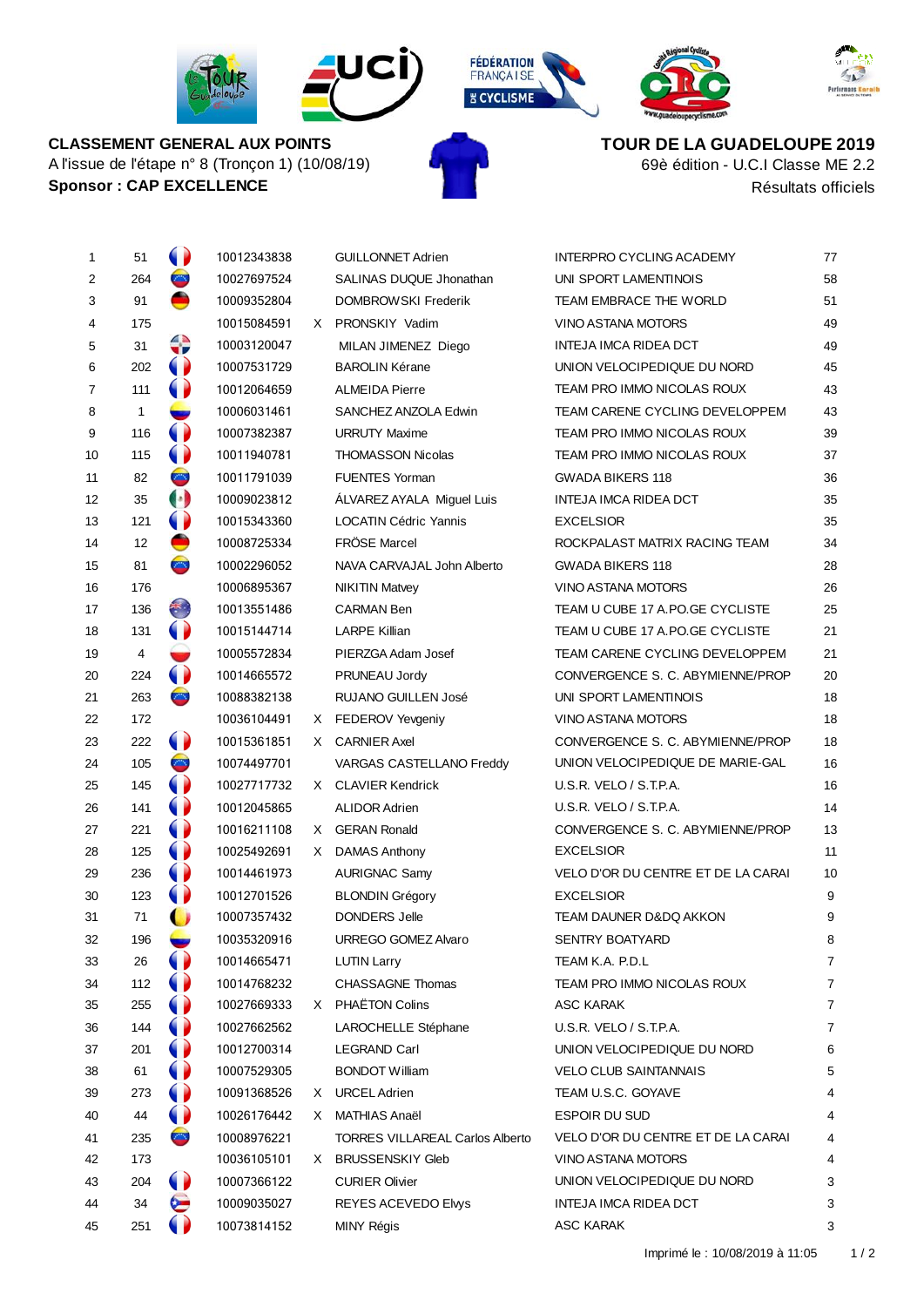| 46  | 92  |   | 10007236685 |   | <b>KELLER Hermann</b>  | TEAM EMBRACE THE WORLD            | 2    |
|-----|-----|---|-------------|---|------------------------|-----------------------------------|------|
| 47  | 33  | ⊶ | 10056423971 | X | GONZÁLEZ RIVERA Abner  | <b>INTEJA IMCA RIDEA DCT</b>      | 1    |
| 48  | 182 |   | 10025073773 |   | <b>THEOPHILE Laury</b> | JEUNESSE CYCLISTE DES ABYMES      | 1    |
| 49  | 86  |   | 10008021274 |   | <b>BALGUY William</b>  | <b>GWADA BIKERS 118</b>           | 1    |
| 110 | 93  |   | 10014115504 |   | <b>PESCHGES Marcel</b> | TEAM EMBRACE THE WORLD            | $-1$ |
| 111 | 73  |   | 10009404132 |   | <b>BRAUN Julian</b>    | <b>TEAM DAUNER D&amp;DQ AKKON</b> | -3   |
| 112 | 23  |   | 10016211209 | X | NEMORIN Neddhym        | TEAM K.A. P.D.L                   | $-5$ |
| 113 | 76  |   | 10010862768 | X | OTTERBEIN René         | <b>TEAM DAUNER D&amp;DQ AKKON</b> | $-5$ |
| 114 | 94  |   | 10046184916 |   | <b>DUFFNER Stephan</b> | TEAM EMBRACE THE WORLD            | -5   |
| 115 | 183 |   | 10016210906 | X | DABRION Rogan          | JEUNESSE CYCLISTE DES ABYMES      | $-5$ |
| 116 | 143 |   | 10014075892 |   | <b>TARANE Teddy</b>    | U.S.R. VELO / S.T.P.A.            | -5   |
| 117 | 254 |   | 10027596682 | X | <b>LARGITTE Jeiel</b>  | <b>ASC KARAK</b>                  | -5   |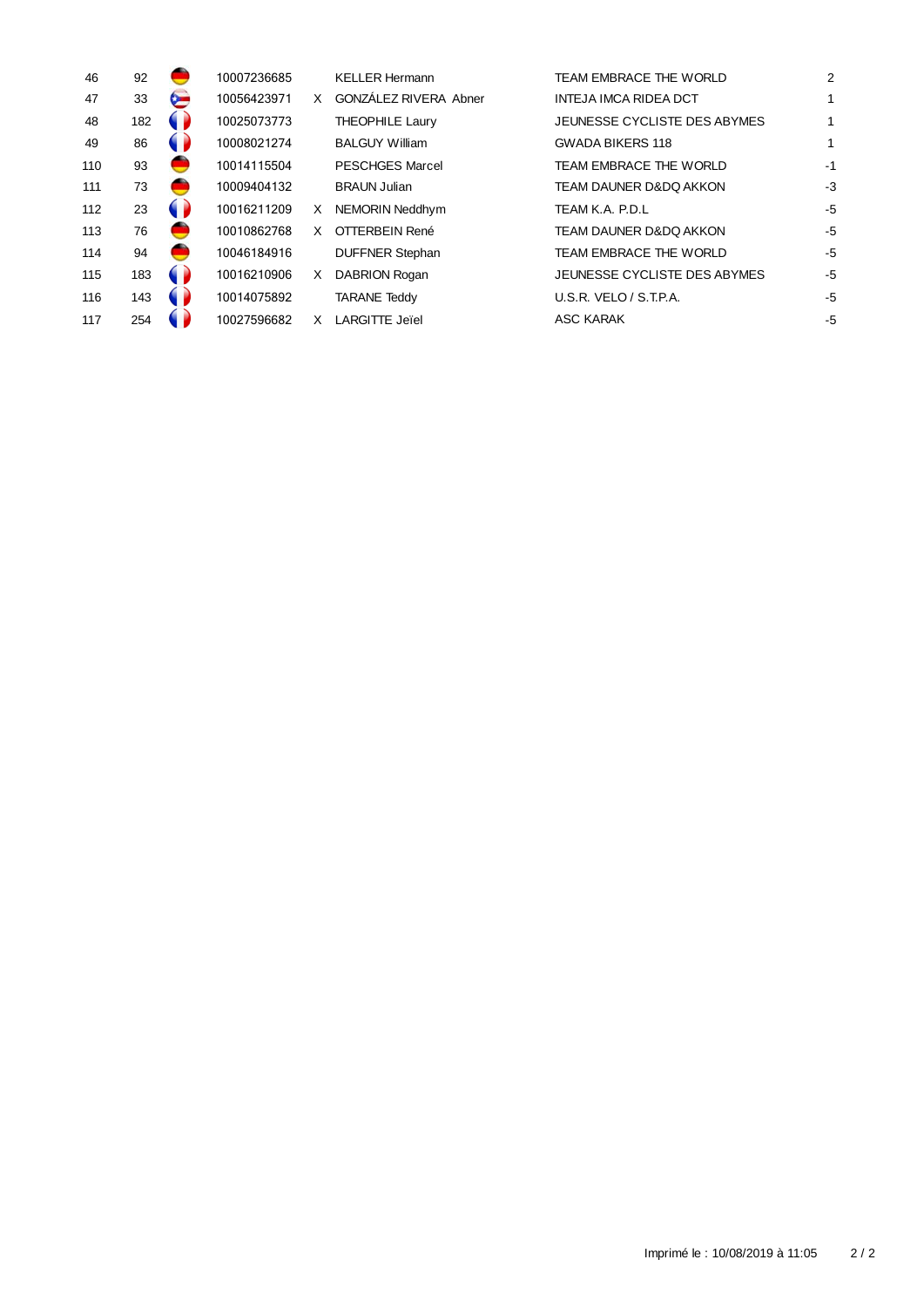





69è édition - U.C.I Classe ME 2.2 **TOUR DE LA GUADELOUPE 2019**



#### **CLASSEMENT DU MEILLEUR GRIMPEUR**

Etape n°8 (Tronçon 1) - T1 - PETIT CANAL - CAPE

## **Sponsor :** CORSAIR Resultats officiels

Samedi 10 Août 2019

| 1 | 116 | . .      | 10007 |
|---|-----|----------|-------|
| 2 | 201 |          | 10012 |
| 3 | 125 | u<br>. . | 10025 |
| 4 | 211 |          | 10082 |

7382387 URRUTY Maxime 2700314 LEGRAND Carl  $5492691$  X DAMAS Anthony 2 273865 CASTEL Jorge

| TEAM PRO IMMO NICOLAS ROUX  |   |
|-----------------------------|---|
| UNION VELOCIPEDIQUE DU NORD |   |
| EXCELSIOR                   | 2 |
| PANAMA NATIONAL TEAM        |   |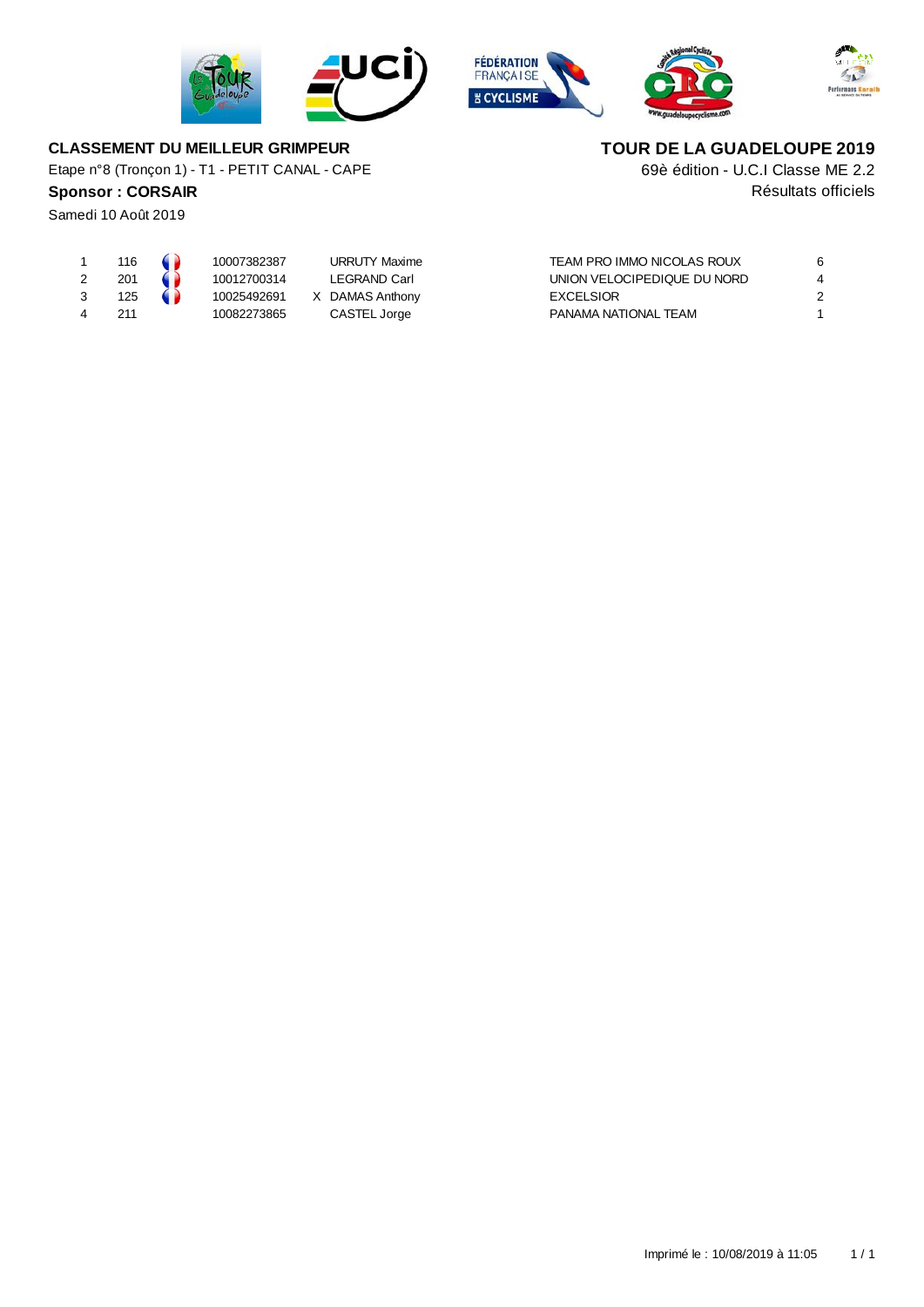







**ETAPE - MEILLEUR GRIMPEUR**

**Sponsor : CORSAIR** Résultats officiels Etape n°8 (Tronçon 1) - T1 - PETIT CANAL - CAPESTERRE

**TOUR DE LA GUADELOUPE 2019**

69è édition - U.C.I Classe ME 2.2

Samedi 10 Août 2019

#### **1** km 37,70 **Cocoyer Sommet 3ème cat.**

| Rang | Dos | UCI         |                      | <b>Nom</b> | Equipe                      | <b>Points</b> |
|------|-----|-------------|----------------------|------------|-----------------------------|---------------|
|      | 116 | 10007382387 | <b>URRUTY Maxime</b> |            | TEAM PRO IMMO NICOLAS ROUX  | 6             |
|      | 201 | 10012700314 | <b>LEGRAND Carl</b>  |            | UNION VELOCIPEDIQUE DU NORD |               |
|      | 125 | 10025492691 | DAMAS Anthony<br>X   |            | <b>EXCELSIOR</b>            |               |
|      | 211 | 10082273865 | CASTEL Jorge         |            | PANAMA NATIONAL TEAM        |               |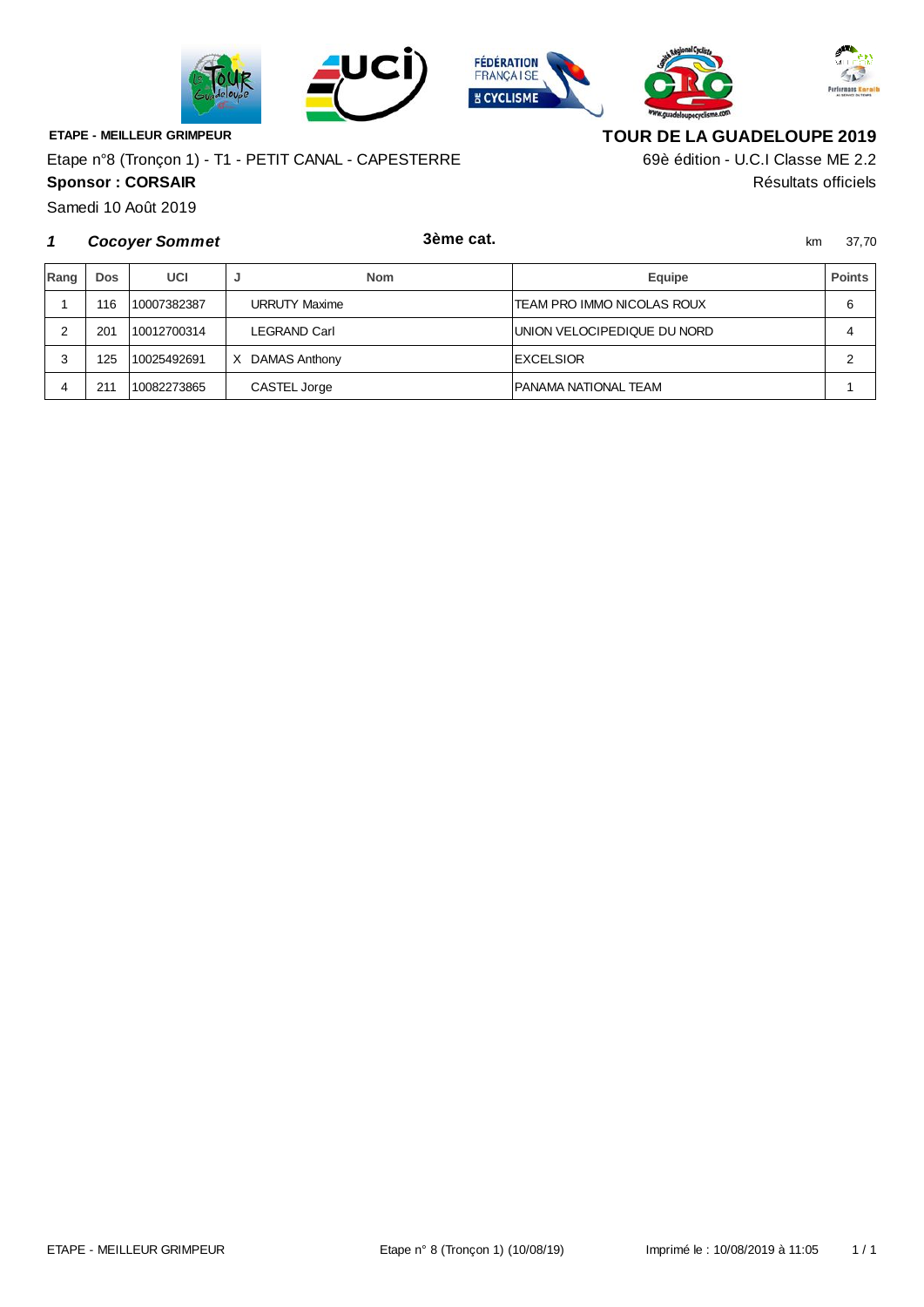









# **CLASSEMENT GENERAL DU MEILLEUR GRIMPEUR**

A l'issue de l'étape n° 8 (Tronçon 1) (10/08/19) **Sponsor : CORSAIR** Résultats officiels





69è édition - U.C.I Classe ME 2.2

| 1              | 264          | پ                    | 10027697524 | SALINAS DUQUE Jhonathan                | UNI SPORT LAMENTINOIS              | 105            |
|----------------|--------------|----------------------|-------------|----------------------------------------|------------------------------------|----------------|
| $\overline{2}$ | 116          |                      | 10007382387 | <b>URRUTY Maxime</b>                   | TEAM PRO IMMO NICOLAS ROUX         | 47             |
| 3              | 36           | 4D                   | 10008884776 | <b>GUZMAN ROSARIO William De Jésus</b> | <b>INTEJA IMCA RIDEA DCT</b>       | 41             |
| $\overline{4}$ | 51           |                      | 10012343838 | <b>GUILLONNET Adrien</b>               | <b>INTERPRO CYCLING ACADEMY</b>    | 41             |
| 5              | $\mathbf{1}$ |                      | 10006031461 | SANCHEZ ANZOLA Edwin                   | TEAM CARENE CYCLING DEVELOPPEM     | 38             |
| 6              | 33           | ⋐                    | 10056423971 | X GONZÁLEZ RIVERA Abner                | <b>INTEJA IMCA RIDEA DCT</b>       | 30             |
| $\overline{7}$ | 121          | $\bullet$            | 10015343360 | <b>LOCATIN Cédric Yannis</b>           | <b>EXCELSIOR</b>                   | 26             |
| 8              | 91           |                      | 10009352804 | <b>DOMBROW SKI Frederik</b>            | TEAM EMBRACE THE WORLD             | 24             |
| 9              | 263          | $\bullet$            | 10088382138 | <b>RUJANO GUILLEN José</b>             | UNI SPORT LAMENTINOIS              | 19             |
| 10             | 31           | ⇔                    | 10003120047 | MILAN JIMENEZ Diego                    | INTEJA IMCA RIDEA DCT              | 17             |
| 11             | 175          |                      | 10015084591 | X PRONSKIY Vadim                       | <b>VINO ASTANA MOTORS</b>          | 17             |
| 12             | 235          | $\bullet$            | 10008976221 | <b>TORRES VILLAREAL Carlos Alberto</b> | VELO D'OR DU CENTRE ET DE LA CARAI | 11             |
| 13             | 35           | $\left(\cdot\right)$ | 10009023812 | ALVAREZ AYALA Miguel Luis              | INTEJA IMCA RIDEA DCT              | 11             |
| 14             | 131          | 0                    | 10015144714 | <b>LARPE Killian</b>                   | TEAM U CUBE 17 A.PO.GE CYCLISTE    | 11             |
| 15             | 4            |                      | 10005572834 | PIERZGA Adam Josef                     | TEAM CARENE CYCLING DEVELOPPEM     | 8              |
| 16             | 81           | $\blacksquare$       | 10002296052 | NAVA CARVAJAL John Alberto             | <b>GWADA BIKERS 118</b>            | 8              |
| 17             | 111          | $\bullet$            | 10012064659 | <b>ALMEIDA Pierre</b>                  | TEAM PRO IMMO NICOLAS ROUX         | $\overline{7}$ |
| 18             | 211          |                      | 10082273865 | CASTEL Jorge                           | PANAMA NATIONAL TEAM               | $\overline{7}$ |
| 19             | 72           | ●                    | 10014865131 | X CLAUSS Marc                          | TEAM DAUNER D&DQ AKKON             | 6              |
| 20             | 174          |                      | 10009638952 | <b>SHTEIN Grigoriy</b>                 | <b>VINO ASTANA MOTORS</b>          | 6              |
| 21             | 196          |                      | 10035320916 | URREGO GOMEZ Alvaro                    | <b>SENTRY BOATYARD</b>             | 6              |
| 22             | 213          |                      | 10080932336 | <b>ESPINOSA Bolivar</b>                | PANAMA NATIONAL TEAM               | 5              |
| 23             | 112          | $\bullet$            | 10014768232 | <b>CHASSAGNE Thomas</b>                | TEAM PRO IMMO NICOLAS ROUX         | 5              |
| 24             | 223          | $\bullet$            | 10015342956 | <b>AMADORI Julien</b>                  | CONVERGENCE S. C. ABYMIENNE/PROP   | 5              |
| 25             | 201          | $\bullet$            | 10012700314 | <b>LEGRAND Carl</b>                    | UNION VELOCIPEDIQUE DU NORD        | 4              |
| 26             | 93           |                      | 10014115504 | <b>PESCHGES Marcel</b>                 | TEAM EMBRACE THE WORLD             | 4              |
| 27             | 171          |                      | 10036106010 | X PRONSKIY Daniil                      | <b>VINO ASTANA MOTORS</b>          | 4              |
| 28             | 176          |                      | 10006895367 | <b>NIKITIN Matvey</b>                  | <b>VINO ASTANA MOTORS</b>          | $\overline{2}$ |
| 29             | 212          |                      | 10015238882 | <b>STRAH Alex</b>                      | PANAMA NATIONAL TEAM               | $\overline{2}$ |
| 30             | 125          | $\bullet$            | 10025492691 | X DAMAS Anthony                        | <b>EXCELSIOR</b>                   | $\overline{2}$ |
| 31             | 56           | ۱                    | 10021228533 | <b>HUDRY Floriant</b>                  | INTERPRO CYCLING ACADEMY           | $\overline{2}$ |
| 32             | 82           | $\bullet$            | 10011791039 | <b>FUENTES Yorman</b>                  | <b>GWADA BIKERS 118</b>            | $\overline{2}$ |
| 33             | 172          |                      | 10036104491 | X FEDEROV Yevgeniy                     | <b>VINO ASTANA MOTORS</b>          | 1              |
| 34             | 265          |                      | 10005468760 | <b>BILLE Gaetan</b>                    | UNI SPORT LAMENTINOIS              | 1              |
| 35             | 23           | 0                    | 10016211209 | X NEMORIN Neddhym                      | TEAM K.A. P.D.L                    | 1              |
| 36             | 222          | $\bullet$            | 10015361851 | X CARNIER Axel                         | CONVERGENCE S. C. ABYMIENNE/PROP   | $\mathbf{1}$   |
| 37             | 136          | ÷,                   | 10013551486 | <b>CARMAN Ben</b>                      | TEAM U CUBE 17 A.PO.GE CYCLISTE    | $\mathbf{1}$   |
| 38             | 113          |                      | 10005890510 | FOURNET FAYARD Sébastien               | TEAM PRO IMMO NICOLAS ROUX         | 1              |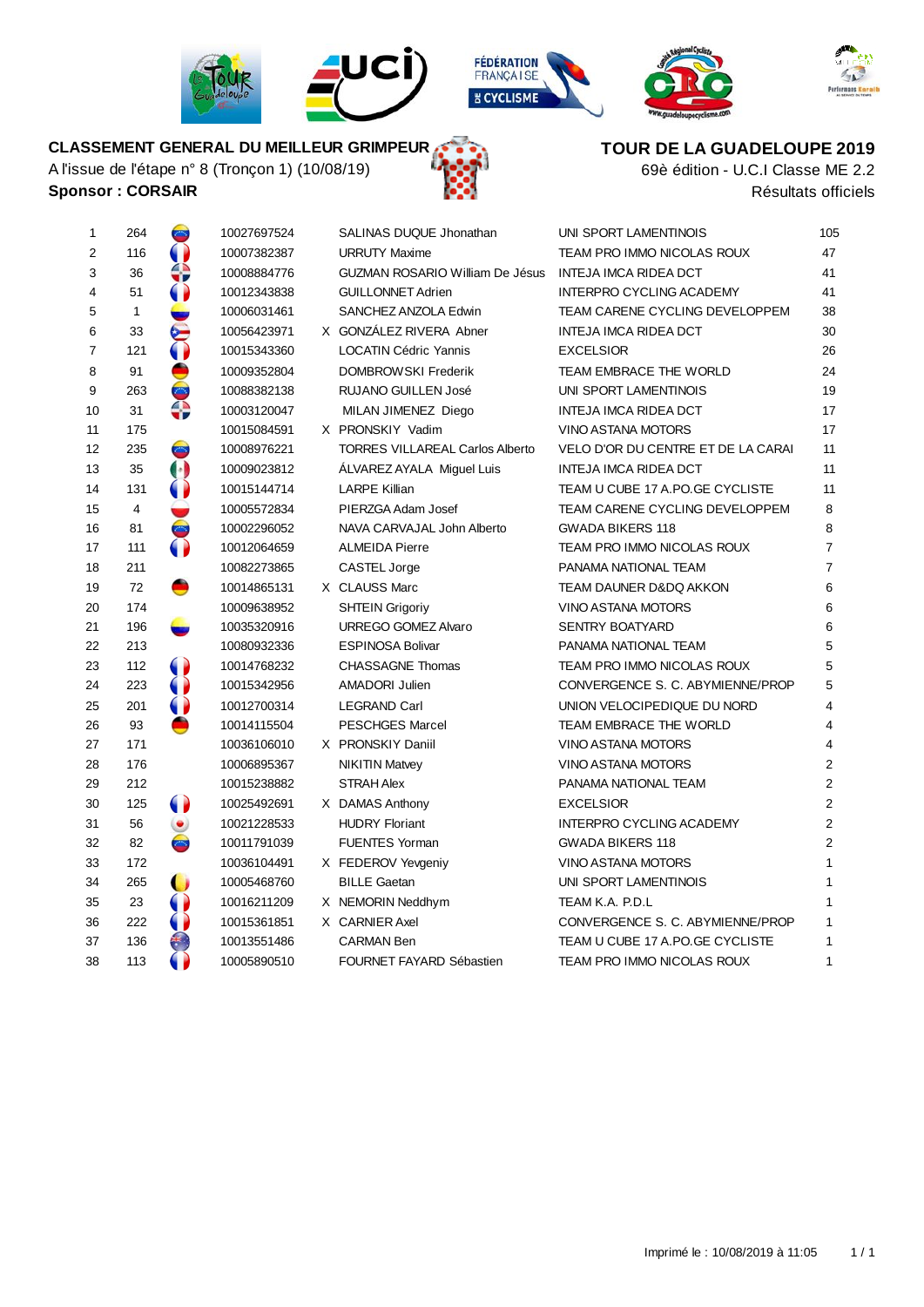









# A l'issue de l'étape n° 8 (Tronçon 1) (10/08/19) **Sponsor : GUADELOUPE POLE CARAIBES CLASSEMENT GENERAL COMBINE**



**TOUR DE LA GUADELOUPE 2019**

Résultats officiels 69è édition - U.C.I Classe ME 2.2

| 1                       | 51  | 1001 |
|-------------------------|-----|------|
| $\overline{\mathbf{c}}$ | 91  | 1000 |
| 3                       | 175 | 1001 |
| 4                       | 31  | 1000 |
| 5                       | 1   | 1000 |
| 6                       | 116 | 1000 |
| 7                       | 111 | 1001 |
| 8                       | 264 | 1002 |
| 9                       | 121 | 1001 |
| 10                      | 35  | 1000 |
| 11                      | 81  | 1000 |
| 12                      | 263 | 1008 |
| 13                      | 131 | 1001 |
| 14                      | 4   | 1000 |
| 15                      | 176 | 1000 |
| 16                      | 82  | 1001 |
| 17                      | 136 | 1001 |
| 18                      | 172 | 1003 |
| 19                      | 196 | 1003 |
| 20                      | 33  | 1005 |
| 21                      | 112 | 1001 |
| 22                      | 222 | 1001 |
| 23                      | 235 | 1000 |
| 24                      | 201 | 1001 |
| 25                      | 125 | 1002 |
| 26                      | 23  | 1001 |
| 27                      | 93  | 1001 |
|                         |     |      |

| 8 |   | GUILLONNET Adrien         |
|---|---|---------------------------|
| 4 |   | <b>DOMBROW SKI Fred</b>   |
| 1 | X | PRONSKIY Vadim            |
| 7 |   | MILAN JIMENEZ Di          |
| 1 |   | SANCHEZ ANZOLA E          |
| 7 |   | <b>URRUTY Maxime</b>      |
| 9 |   | <b>ALMEIDA Pierre</b>     |
| 4 |   | SALINAS DUQUE Jh          |
| 0 |   | <b>LOCATIN Cédric Yan</b> |
| 2 |   | ÁLVAREZ AYALA Mi          |
| 2 |   | NAVA CARVAJAL Jol         |
| 8 |   | RUJANO GUILLEN J          |
| 4 |   | <b>LARPE Killian</b>      |
| 4 |   | PIERZGA Adam Jose         |
| 7 |   | <b>NIKITIN Matvey</b>     |
| 9 |   | <b>FUENTES Yorman</b>     |
| 6 |   | <b>CARMAN Ben</b>         |
| 1 | X | FEDEROV Yevgeniy          |
| 6 |   | URREGO GOMEZ AM           |
| 1 | X | GONZÁLEZ RIVERA           |
| 2 |   | CHASSAGNE Thoma           |
| 1 | x | <b>CARNIER Axel</b>       |
| 1 |   | <b>TORRES VILLAREAL</b>   |
| 4 |   | <b>LEGRAND Carl</b>       |
| 1 | X | <b>DAMAS Anthony</b>      |
| 9 | X | NEMORIN Neddhym           |
| 4 |   | <b>PESCHGES Marcel</b>    |
|   |   |                           |

| 1              | 51             | $\bullet$             | 10012343838 |    | <b>GUILLONNET Adrien</b>               | <b>INTERPRO CYCLING ACADEMY</b>     | 6   |
|----------------|----------------|-----------------------|-------------|----|----------------------------------------|-------------------------------------|-----|
| 2              | 91             |                       | 10009352804 |    | DOMBROWSKI Frederik                    | TEAM EMBRACE THE WORLD              | 14  |
| 3              | 175            |                       | 10015084591 |    | X PRONSKIY Vadim                       | VINO ASTANA MOTORS                  | 17  |
| 4              | 31             | €                     | 10003120047 |    | MILAN JIMENEZ Diego                    | <b>INTEJA IMCA RIDEA DCT</b>        | 20  |
| 5              | 1              |                       | 10006031461 |    | SANCHEZ ANZOLA Edwin                   | TEAM CARENE CYCLING DEVELOPP        | 22  |
| 6              | 116            | $\bullet$             | 10007382387 |    | <b>URRUTY Maxime</b>                   | TEAM PRO IMMO NICOLAS ROUX          | 25  |
| $\overline{7}$ | 111            |                       | 10012064659 |    | <b>ALMEIDA Pierre</b>                  | TEAM PRO IMMO NICOLAS ROUX          | 28  |
| 8              | 264            | $\bullet$             | 10027697524 |    | SALINAS DUQUE Jhonathan                | UNI SPORT LAMENTINOIS               | 29  |
| 9              | 121            |                       | 10015343360 |    | <b>LOCATIN Cédric Yannis</b>           | <b>EXCELSIOR</b>                    | 30  |
| 10             | 35             | $\boldsymbol{\Theta}$ | 10009023812 |    | ALVAREZ AYALA Miguel Luis              | <b>INTEJA IMCA RIDEA DCT</b>        | 31  |
| 11             | 81             | $\bullet$             | 10002296052 |    | NAVA CARVAJAL John Alberto             | <b>GWADA BIKERS 118</b>             | 38  |
| 12             | 263            | $\bullet$             | 10088382138 |    | <b>RUJANO GUILLEN José</b>             | UNI SPORT LAMENTINOIS               | 38  |
| 13             | 131            |                       | 10015144714 |    | <b>LARPE Killian</b>                   | TEAM U CUBE 17 A.PO.GE CYCLISTE     | 47  |
| 14             | $\overline{4}$ |                       | 10005572834 |    | PIERZGA Adam Josef                     | <b>TEAM CARENE CYCLING DEVELOPP</b> | 55  |
| 15             | 176            |                       | 10006895367 |    | <b>NIKITIN Matvey</b>                  | <b>VINO ASTANA MOTORS</b>           | 56  |
| 16             | 82             | ۰                     | 10011791039 |    | <b>FUENTES Yorman</b>                  | <b>GWADA BIKERS 118</b>             | 59  |
| 17             | 136            | €                     | 10013551486 |    | <b>CARMAN Ben</b>                      | TEAM U CUBE 17 A.PO.GE CYCLISTE     | 65  |
| 18             | 172            |                       | 10036104491 |    | X FEDEROV Yevgeniy                     | VINO ASTANA MOTORS                  | 68  |
| 19             | 196            |                       | 10035320916 |    | URREGO GOMEZ Alvaro                    | <b>SENTRY BOATYARD</b>              | 72  |
| 20             | 33             | ⋐                     | 10056423971 |    | X GONZÁLEZ RIVERA Abner                | <b>INTEJA IMCA RIDEA DCT</b>        | 76  |
| 21             | 112            |                       | 10014768232 |    | <b>CHASSAGNE Thomas</b>                | TEAM PRO IMMO NICOLAS ROUX          | 86  |
| 22             | 222            |                       | 10015361851 |    | X CARNIER Axel                         | CONVERGENCE S. C. ABYMIENNE/PR      | 86  |
| 23             | 235            | $\bullet$             | 10008976221 |    | <b>TORRES VILLAREAL Carlos Alberto</b> | VELO D'OR DU CENTRE ET DE LA CA     | 88  |
| 24             | 201            |                       | 10012700314 |    | <b>LEGRAND Carl</b>                    | UNION VELOCIPEDIQUE DU NORD         | 132 |
| 25             | 125            |                       | 10025492691 | X. | <b>DAMAS Anthony</b>                   | <b>EXCELSIOR</b>                    | 142 |
| 26             | 23             |                       | 10016211209 |    | X NEMORIN Neddhym                      | TEAM K.A. P.D.L                     | 192 |
| 27             | 93             |                       | 10014115504 |    | <b>PESCHGES Marcel</b>                 | TEAM EMBRACE THE WORLD              | 204 |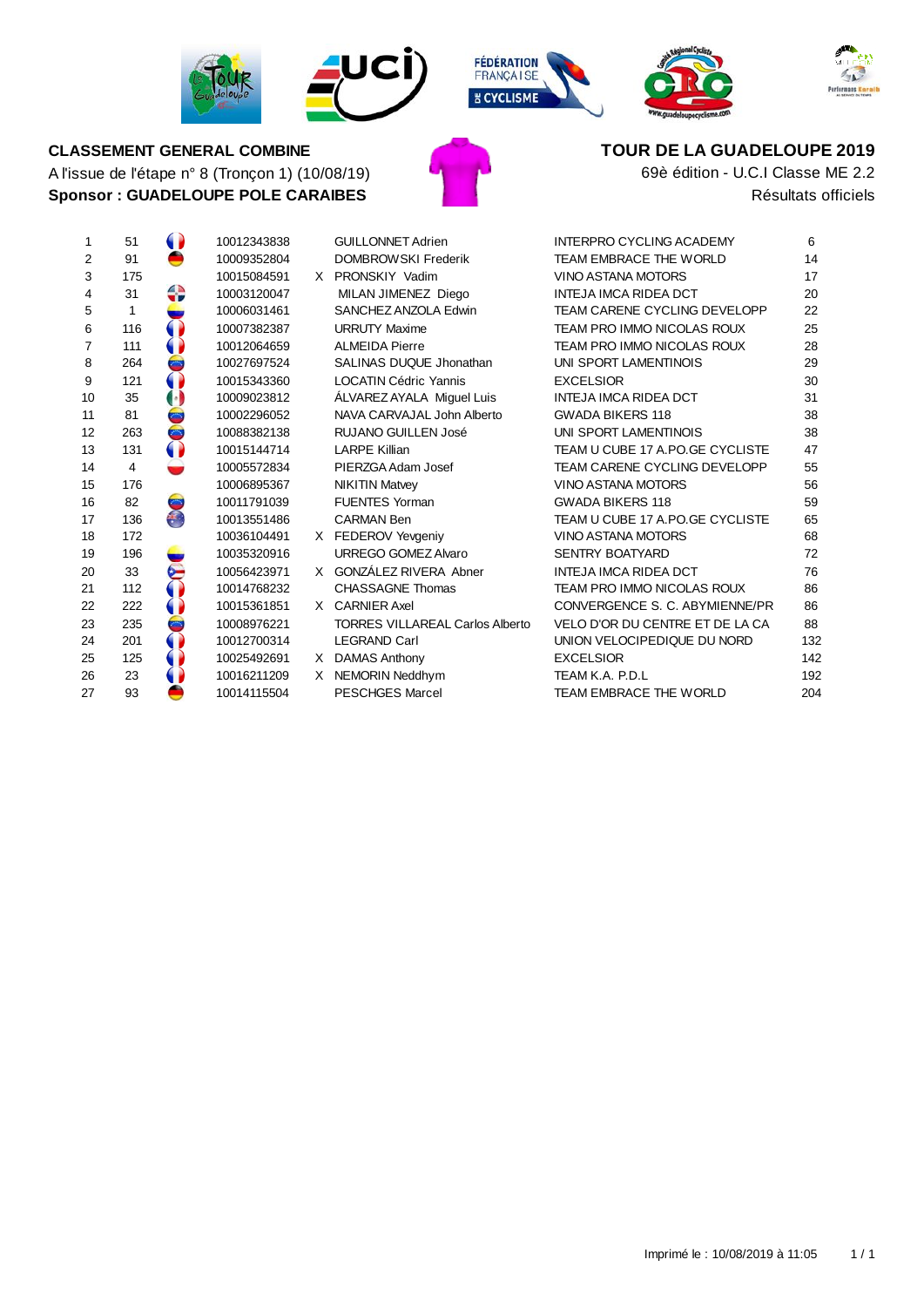

# **CLASSEMENT DU MEILLEUR ESPOIR TOUR DE LA GUADELOUPE 2019**

Etape n°8 (Tronçon 1) - T1 - PETIT CANAL - CAPESTER

#### **Sponsor : CONSEIL DEPARTEMENTAL DE LA GU** Résultats officiels

Samedi 10 Août 2019 Distance 86,00

| $\mathbf{1}$    | 173 |           | 10036105101 | X. | <b>BRUSSENSKIY Gleb</b> | <b>VINO ASTANA MOTORS</b>         | 01:53:48 |          |
|-----------------|-----|-----------|-------------|----|-------------------------|-----------------------------------|----------|----------|
| 2               | 125 | $\bullet$ | 10025492691 | X. | DAMAS Anthony           | <b>EXCELSIOR</b>                  | 01:53:48 |          |
| 3               | 72  | ●         | 10014865131 |    | X CLAUSS Marc           | <b>TEAM DAUNER D&amp;DQ AKKON</b> | 01:53:48 |          |
| 4               | 221 | $\bullet$ | 10016211108 |    | X GERAN Ronald          | CONVERGENCE S. C. ABYMIENN        | 01:53:48 |          |
| 5               | 76  | ●         | 10010862768 | X. | OTTERBEIN René          | <b>TEAM DAUNER D&amp;DQ AKKON</b> | 01:53:48 |          |
| 6               | 183 | $\bullet$ | 10016210906 |    | X DABRION Rogan         | JEUNESSE CYCLISTE DES ABYM        | 01:53:48 |          |
| $\overline{7}$  | 255 |           | 10027669333 |    | X PHAËTON Colins        | <b>ASC KARAK</b>                  | 01:53:48 |          |
| 8               | 175 |           | 10015084591 |    | X PRONSKIY Vadim        | VINO ASTANA MOTORS                | 01:53:48 |          |
| 9               | 214 |           | 10077803781 |    | X LORENZO Randish Abdul | PANAMA NATIONAL TEAM              | 01:53:48 |          |
| 10              | 172 |           | 10036104491 |    | X FEDEROV Yevgeniy      | VINO ASTANA MOTORS                | 01:53:48 |          |
| 11              | 254 |           | 10027596682 |    | X LARGITTE Jeïel        | ASC KARAK                         | 01:53:48 |          |
| 12 <sup>2</sup> | 242 |           | 10028042478 |    | X PERAMIN NOSLEN Allan  | <b>RAYON D'ARGENT</b>             | 01:53:48 |          |
| 13              | 126 |           | 10027562027 |    | X PRADEL Youri          | <b>EXCELSIOR</b>                  | 01:53:48 |          |
| 14              | 273 |           | 10091368526 |    | X URCEL Adrien          | TEAM U.S.C. GOYAVE                | 01:53:48 |          |
| 15              | 222 |           | 10015361851 |    | X CARNIER Axel          | CONVERGENCE S. C. ABYMIENN        | 01:53:48 |          |
| 16              | 181 |           | 10026597380 |    | X DELOUMEAUX Jérémy     | JEUNESSE CYCLISTE DES ABYM        | 01:53:48 |          |
| 17              | 75  |           | 10048454211 | X. | STEIGNER Kilian         | <b>TEAM DAUNER D&amp;DQ AKKON</b> | 01:53:48 |          |
| 18              | 44  |           | 10026176442 | X  | MATHIAS Anaël           | <b>ESPOIR DU SUD</b>              | 01:53:48 |          |
| 19              | 245 |           | 10025527855 |    | X LACHAGES Alexandre    | <b>RAYON D'ARGENT</b>             | 01:53:48 |          |
| 20              | 33  | ⋐         | 10056423971 | X  | GONZÁLEZ RIVERA Abner   | INTEJA IMCA RIDEA DCT             | 01:53:48 |          |
| 21              | 274 |           | 10026187253 |    | X URCEL Damien          | TEAM U.S.C. GOYAVE                | 01:53:48 |          |
| 22              | 43  |           | 10026332652 |    | X GENE Meving           | <b>ESPOIR DU SUD</b>              | 01:53:48 |          |
| 23              | 171 |           | 10036106010 |    | X PRONSKIY Daniil       | VINO ASTANA MOTORS                | 01:53:48 |          |
| 24              | 252 | $\bullet$ | 10026661745 |    | X ANDRE LUBIN Yanis     | ASC KARAK                         | 01:53:48 |          |
| 25              | 23  |           | 10016211209 | X. | NEMORIN Neddhym         | TEAM K.A. P.D.L                   | 01:54:36 | 00:00:48 |
| 26              | 64  |           | 10027319123 | X. | <b>DURO Nicolas</b>     | <b>VELO CLUB SAINTANNAIS</b>      | 01:57:05 | 00:03:17 |
| 27              | 145 |           | 10027717732 |    | X CLAVIER Kendrick      | U.S.R. VELO / S.T.P.A.            | 01:59:39 | 00:05:51 |

**FÉDÉRATION**<br>FRANÇA I SE **E CYCLISME** 



69è édition - U.C.I Classe ME 2.2

Moy/Km : 45,340 km/h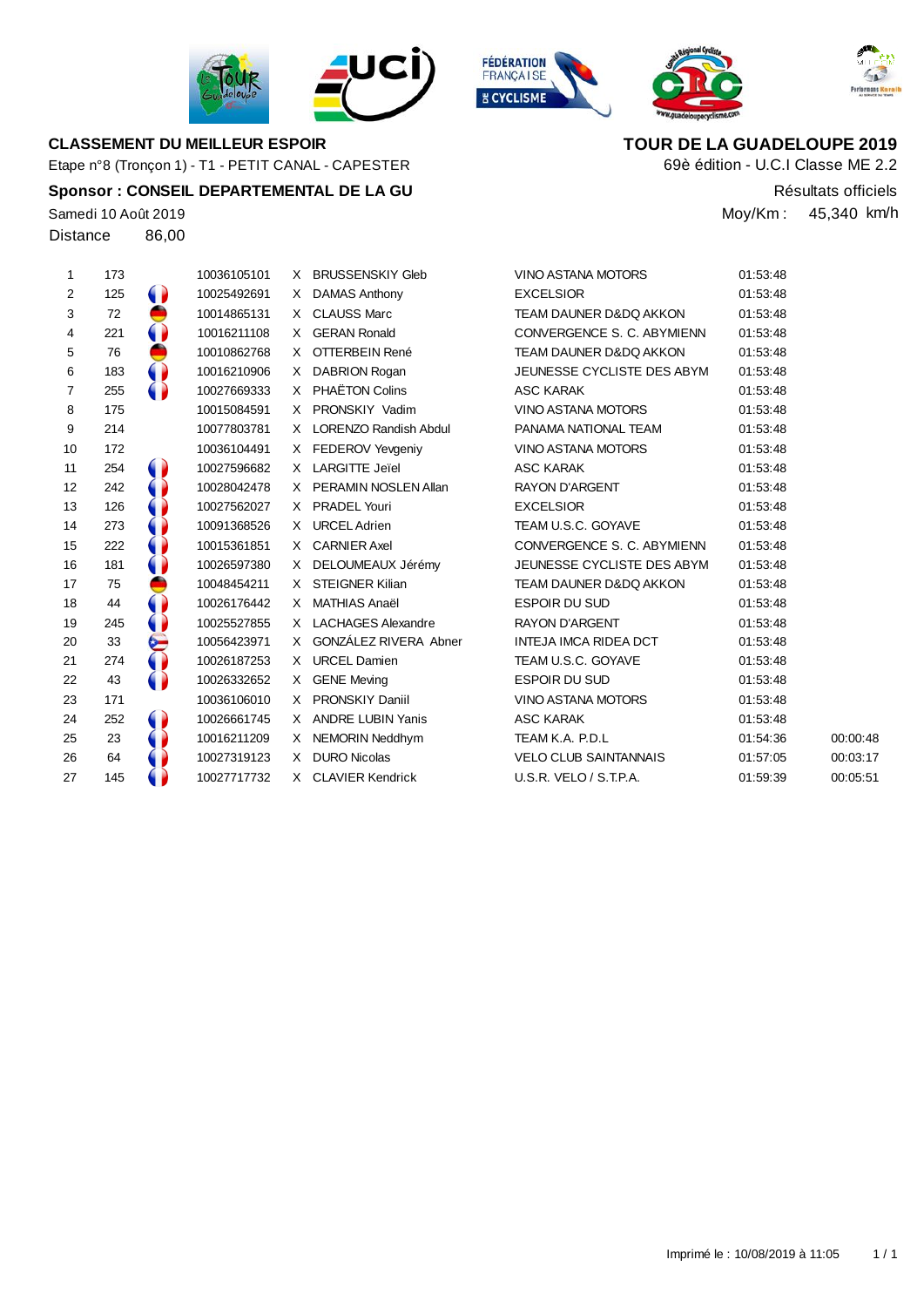

A l'issue de l'étape n° 8 (Tronçon 1) (10/08/19) **Sponsor : CONSEIL DEPARTEMENTAL DE LA**







VINO ASTANA MOTORS 28:01:31



**CLASSEMENT GENERAL DU MEILLEUR ESPOIR TOUR DE LA GUADELOUPE 2019**

69è édition - U.C.I Classe ME 2.2

Moy/Km : 41,124 km/h

Résultats officiels

| 1              | 175 | 10015084591 |
|----------------|-----|-------------|
| 2              | 172 | 10036104491 |
| 3              | 273 | 10091368526 |
| 4              | 33  | 10056423971 |
| 5              | 222 | 10015361851 |
| 6              | 44  | 10026176442 |
| $\overline{7}$ | 43  | 10026332652 |
| 8              | 181 | 10026597380 |
| 9              | 214 | 10077803781 |
| 10             | 255 | 10027669333 |
| 11             | 23  | 10016211209 |
| 12             | 221 | 10016211108 |
| 13             | 72  | 10014865131 |
| 14             | 75  | 10048454211 |
| 15             | 242 | 10028042478 |
| 16             | 173 | 10036105101 |
| 17             | 245 | 10025527855 |
| 18             | 274 | 10026187253 |
| 19             | 171 | 10036106010 |
| 20             | 64  | 10027319123 |
| 21             | 76  | 10010862768 |
| 22             | 145 | 10027717732 |
| 23             | 125 | 10025492691 |
| 24             | 183 | 10016210906 |
| 25             | 126 | 10027562027 |
| 26             | 254 | 10027596682 |
| 27             | 252 | 10026661745 |
|                |     |             |

| X              | PRONSKIY Vadim               |
|----------------|------------------------------|
| $\times$       | <b>FEDEROV Yevgeniy</b>      |
| X.             | <b>URCEL Adrien</b>          |
| X              | GONZÁLEZ RIVERA Abner        |
| X.             | <b>CARNIFR Axel</b>          |
| $\times$       | <b>MATHIAS Anaël</b>         |
| $\mathsf{X}^-$ | <b>GENE Meving</b>           |
| X.             | DELOUMEAUX Jérémy            |
| $\mathsf{X}^-$ | <b>LORENZO Randish Abdul</b> |
| X.             | <b>PHAËTON Colins</b>        |
| X.             | NEMORIN Neddhym              |
| X.             | <b>GFRAN Ronald</b>          |
| $\mathsf{X}$   | <b>CLAUSS Marc</b>           |
| $\mathsf{X}$   | <b>STEIGNER Kilian</b>       |
| $\mathsf{X}$   | PERAMIN NOSLEN Allan         |
| $\times$       | <b>BRUSSENSKIY Gleb</b>      |
| X              | <b>LACHAGES Alexandre</b>    |
| X              | <b>URCEL Damien</b>          |
| X              | <b>PRONSKIY Daniil</b>       |
| X              | DURO Nicolas                 |
| X              | OTTERBEIN René               |
| $\times$       | <b>CLAVIER Kendrick</b>      |
| $\times$       | <b>DAMAS Anthony</b>         |
| $\mathsf{X}^-$ | DABRION Rogan                |
| X.             | <b>PRADEL Youri</b>          |

| 2              | 172 |           | 10036104491 |    | X FEDEROV Yevgeniy      | <b>VINO ASTANA MOTORS</b>         | 28:12:50 | 00:11:19 |
|----------------|-----|-----------|-------------|----|-------------------------|-----------------------------------|----------|----------|
| 3              | 273 | 0         | 10091368526 |    | X URCEL Adrien          | TEAM U.S.C. GOYAVE                | 28:20:32 | 00:19:01 |
| 4              | 33  | ⋐         | 10056423971 | X  | GONZÁLEZ RIVERA Abner   | <b>INTEJA IMCA RIDEA DCT</b>      | 28:20:37 | 00:19:06 |
| 5              | 222 | 0         | 10015361851 |    | X CARNIER Axel          | CONVERGENCE S. C. ABYMIENNE/PR    | 28:23:13 | 00:21:42 |
| 6              | 44  |           | 10026176442 | X  | <b>MATHIAS Anaël</b>    | <b>ESPOIR DU SUD</b>              | 28:24:22 | 00:22:51 |
| $\overline{7}$ | 43  |           | 10026332652 |    | X GENE Meving           | <b>ESPOIR DU SUD</b>              | 28:25:50 | 00:24:19 |
| 8              | 181 |           | 10026597380 | X  | DELOUMEAUX Jérémy       | JEUNESSE CYCLISTE DES ABYMES      | 28:27:15 | 00:25:44 |
| 9              | 214 |           | 10077803781 |    | X LORENZO Randish Abdul | PANAMA NATIONAL TEAM              | 28:37:24 | 00:35:53 |
| 10             | 255 | $\bullet$ | 10027669333 |    | X PHAËTON Colins        | <b>ASC KARAK</b>                  | 28:44:08 | 00:42:37 |
| 11             | 23  | 0         | 10016211209 | X. | NEMORIN Neddhym         | TEAM K.A. P.D.L                   | 28:48:53 | 00:47:22 |
| 12             | 221 |           | 10016211108 | X  | <b>GERAN Ronald</b>     | CONVERGENCE S. C. ABYMIENNE/PR    | 28:50:42 | 00:49:11 |
| 13             | 72  | ●         | 10014865131 |    | X CLAUSS Marc           | <b>TEAM DAUNER D&amp;DQ AKKON</b> | 28:51:45 | 00:50:14 |
| 14             | 75  | ●         | 10048454211 |    | X STEIGNER Kilian       | TEAM DAUNER D&DQ AKKON            | 28:52:09 | 00:50:38 |
| 15             | 242 | $\bullet$ | 10028042478 |    | X PERAMIN NOSLEN Allan  | <b>RAYON D'ARGENT</b>             | 28:58:32 | 00:57:01 |
| 16             | 173 |           | 10036105101 |    | X BRUSSENSKIY Gleb      | VINO ASTANA MOTORS                | 29:03:53 | 01:02:22 |
| 17             | 245 | $\bullet$ | 10025527855 |    | X LACHAGES Alexandre    | <b>RAYON D'ARGENT</b>             | 29:07:10 | 01:05:39 |
| 18             | 274 |           | 10026187253 |    | X URCEL Damien          | TEAM U.S.C. GOYAVE                | 29:25:08 | 01:23:37 |
| 19             | 171 |           | 10036106010 | X  | <b>PRONSKIY Daniil</b>  | VINO ASTANA MOTORS                | 29:25:58 | 01:24:27 |
| 20             | 64  | $\bullet$ | 10027319123 | X  | <b>DURO Nicolas</b>     | <b>VELO CLUB SAINTANNAIS</b>      | 29:26:18 | 01:24:47 |
| 21             | 76  | ●         | 10010862768 | X  | OTTERBEIN René          | <b>TEAM DAUNER D&amp;DQ AKKON</b> | 29:35:48 | 01:34:17 |
| 22             | 145 | $\bullet$ | 10027717732 |    | X CLAVIER Kendrick      | U.S.R. VELO / S.T.P.A.            | 29:39:34 | 01:38:03 |
| 23             | 125 |           | 10025492691 | X  | <b>DAMAS Anthony</b>    | <b>EXCELSIOR</b>                  | 29:47:46 | 01:46:15 |
| 24             | 183 |           | 10016210906 | X. | DABRION Rogan           | JEUNESSE CYCLISTE DES ABYMES      | 29:48:46 | 01:47:15 |
| 25             | 126 |           | 10027562027 | X  | <b>PRADEL Youri</b>     | <b>EXCELSIOR</b>                  | 29:51:19 | 01:49:48 |
| 26             | 254 |           | 10027596682 |    | X LARGITTE Jeïel        | <b>ASC KARAK</b>                  | 30:01:28 | 01:59:57 |
| 27             | 252 |           | 10026661745 |    | X ANDRE LUBIN Yanis     | <b>ASC KARAK</b>                  | 30:21:45 | 02:20:14 |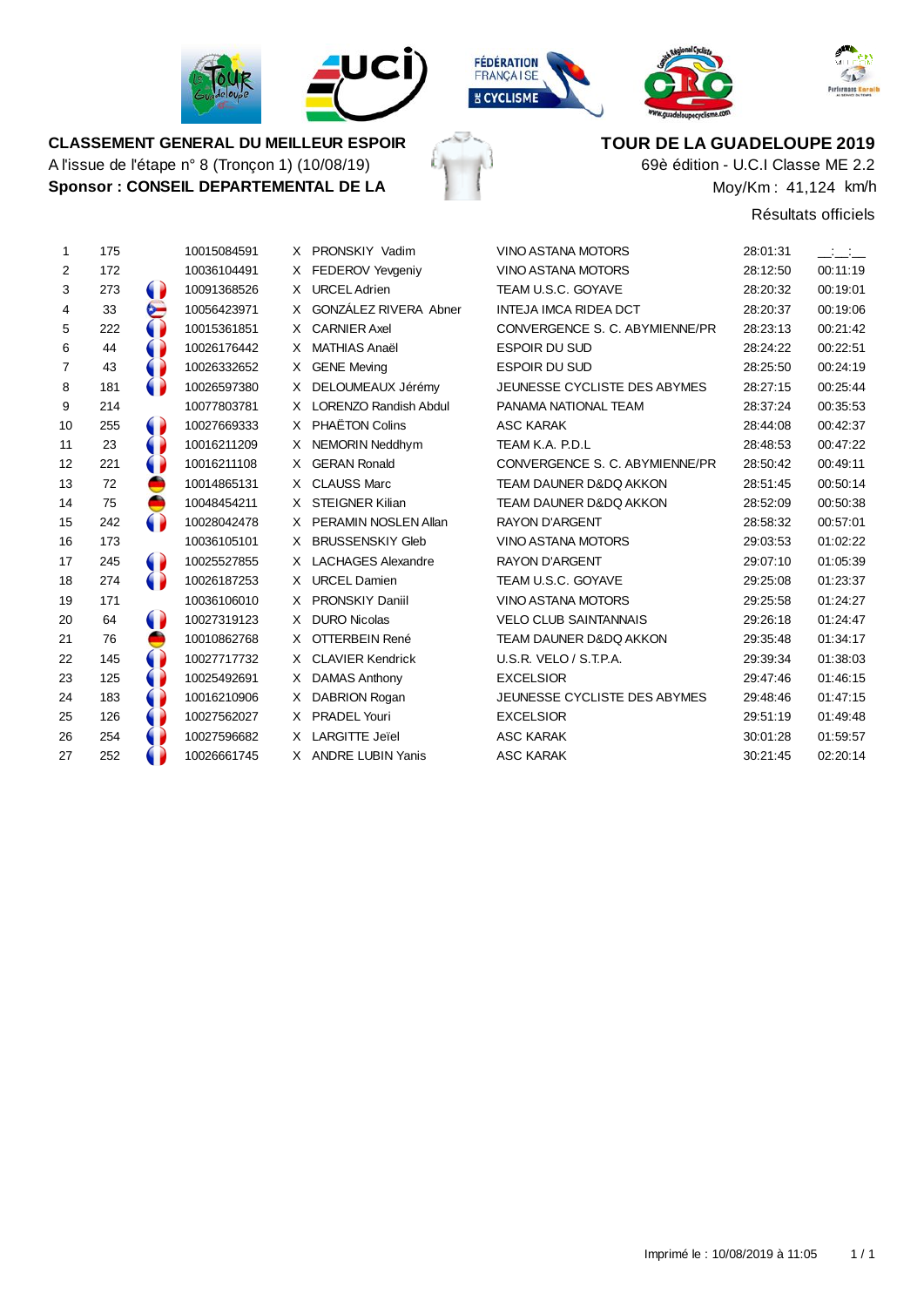







# **CLASSEMENT POINTS CHAUDS**

Etape n°8 (Tronçon 1) - T1 - PETIT CANAL - CAPESTERR Samedi 10 Août 2019

## **Sponsor : EDF AGIR PLUS**

**TOUR DE LA GUADELOUPE 2019**

Résultats officiels 69è édition - U.C.I Classe ME 2.2

|   | 116 |   | 10007382387 |   | <b>URRUTY Maxime</b>                   | TEAM PRO IMMO NICOLAS ROUX   | 5 |
|---|-----|---|-------------|---|----------------------------------------|------------------------------|---|
| 2 | 36  | 4 | 10008884776 |   | <b>GUZMAN ROSARIO William De Jésus</b> | <b>INTEJA IMCA RIDEA DCT</b> | 5 |
| 3 | 125 |   | 10025492691 | X | DAMAS Anthony                          | <b>EXCELSIOR</b>             | 3 |
| 4 | 31  | € | 10003120047 |   | MILAN JIMENEZ Diego                    | <b>INTEJA IMCA RIDEA DCT</b> | 3 |
| 5 | 201 |   | 10012700314 |   | <b>LEGRAND Carl</b>                    | UNION VELOCIPEDIQUE DU NORD  |   |
| 6 | 202 |   | 10007531729 |   | <b>BAROLIN Kérane</b>                  | UNION VELOCIPEDIQUE DU NORD  |   |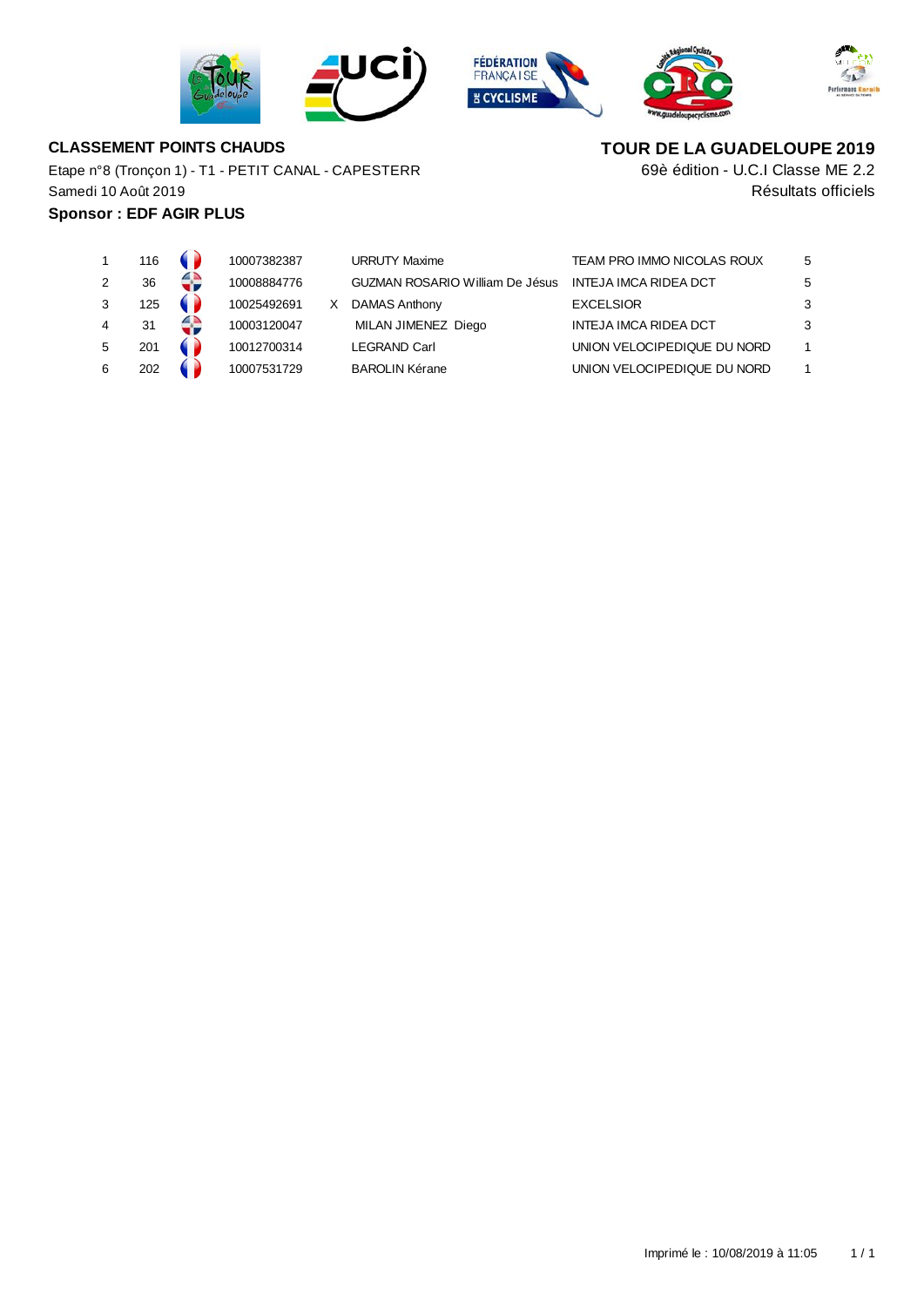







**ETAPE - POINTS CHAUDS**

**Sponsor : EDF AGIR PLUS** Résultats officiels Etape n°8 (Tronçon 1) - T1 - PETIT CANAL - CAPESTERRE

**TOUR DE LA GUADELOUPE 2019**

69è édition - U.C.I Classe ME 2.2

Samedi 10 Août 2019

#### **1** km 15,40 **Blanchet Eglise**

| Rang | Dos. | UCI         | <b>Nom</b>                             | <b>Equipe</b>               | <b>Points</b> |
|------|------|-------------|----------------------------------------|-----------------------------|---------------|
|      | 36   | 10008884776 | <b>GUZMAN ROSARIO William De Jésus</b> | INTEJA IMCA RIDEA DCT       | с             |
|      | 31   | 10003120047 | MILAN JIMENEZ Diego                    | INTEJA IMCA RIDEA DCT       | c<br>×.       |
|      | 202  | 10007531729 | <b>BAROLIN Kérane</b>                  | UNION VELOCIPEDIQUE DU NORD |               |

#### **2** km 59,00 **Arnouville TDF**

| Rang | Dos | UCI         |                      | <b>Nom</b> | <b>Equipe</b>               | <b>Points</b> |
|------|-----|-------------|----------------------|------------|-----------------------------|---------------|
|      | 116 | 10007382387 | <b>URRUTY Maxime</b> |            | TEAM PRO IMMO NICOLAS ROUX  |               |
|      | 125 | 10025492691 | DAMAS Anthony<br>X   |            | <b>EXCELSIOR</b>            | 3             |
|      | 201 | 10012700314 | LEGRAND Carl         |            | UNION VELOCIPEDIQUE DU NORD |               |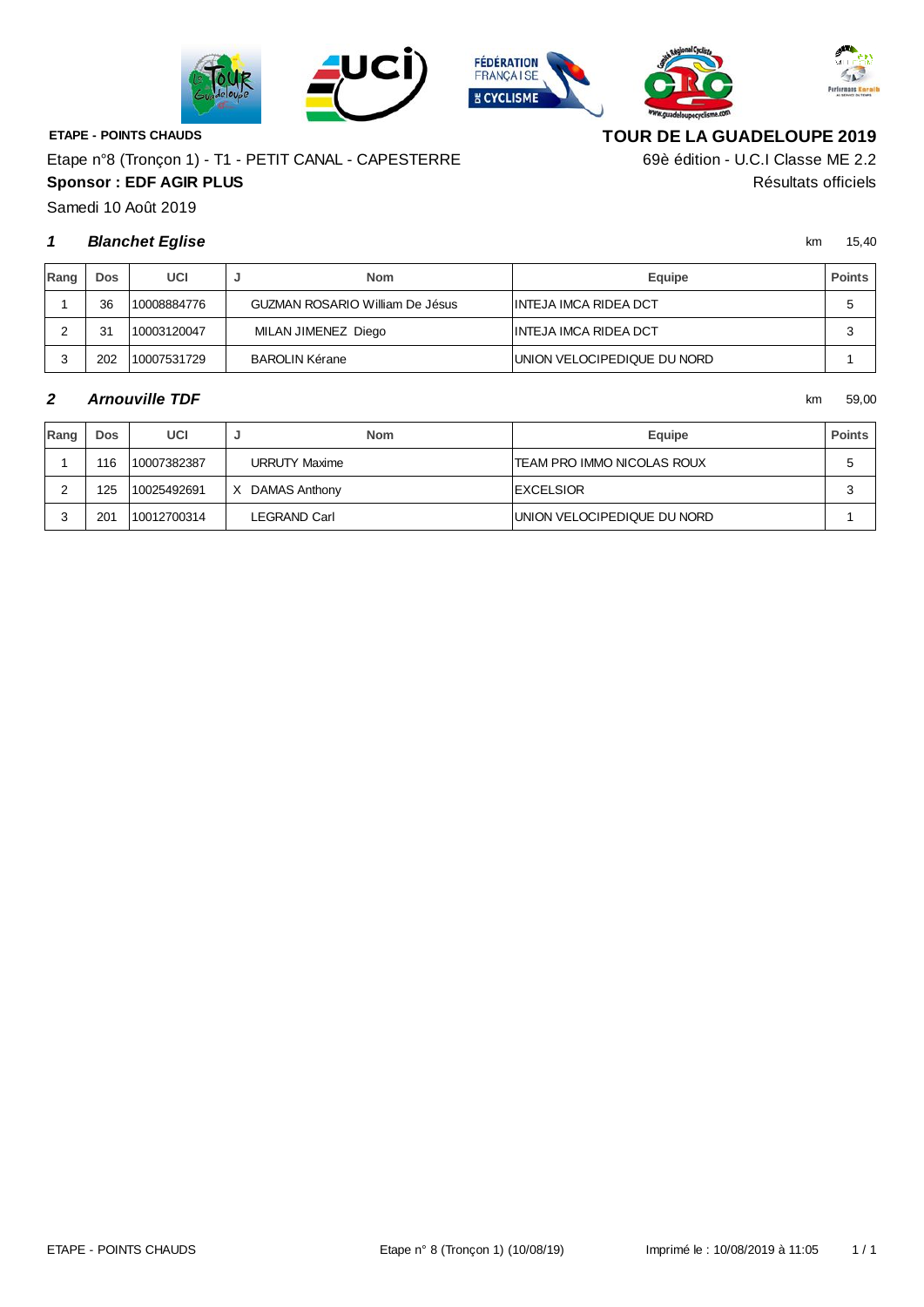









**Sponsor : EDF AGIR PLUS** Résultats officiels A l'issue de l'étape n° 8 (Tronçon 1) (10/08/19 **CLASSEMENT GENERAL POINTS CHAUDS**

**TOUR DE LA GUADELOUPE 2019**

69è édition - U.C.I Classe ME 2.2

| 1              | 36             | v v                      | 10008884776 |    | GUZMAN ROSARIO William De Jésus INTEJA IMCA RIDEA DCT |                                   | 39             |
|----------------|----------------|--------------------------|-------------|----|-------------------------------------------------------|-----------------------------------|----------------|
| $\overline{2}$ | 31             |                          | 10003120047 |    | MILAN JIMENEZ Diego                                   | INTEJA IMCA RIDEA DCT             | 30             |
| 3              | 116            |                          | 10007382387 |    | <b>URRUTY Maxime</b>                                  | TEAM PRO IMMO NICOLAS ROUX        | 22             |
| 4              | 111            |                          | 10012064659 |    | <b>ALMEIDA Pierre</b>                                 | TEAM PRO IMMO NICOLAS ROUX        | 13             |
| 5              | 33             | ဗ                        | 10056423971 |    | X GONZÁLEZ RIVERA Abner                               | <b>INTEJA IMCA RIDEA DCT</b>      | 11             |
| 6              | 121            |                          | 10015343360 |    | <b>LOCATIN Cédric Yannis</b>                          | <b>EXCELSIOR</b>                  | 9              |
| $\overline{7}$ | 32             | AD.                      | 10009869732 |    | NUNEZ HERNANDEZ Adrian Santiago                       | INTEJA IMCA RIDEA DCT             | 9              |
| 8              | 1              |                          | 10006031461 |    | SANCHEZ ANZOLA Edwin                                  | <b>TEAM CARENE CYCLING DEVELO</b> | 8              |
| 9              | 125            | 0                        | 10025492691 |    | X DAMAS Anthony                                       | <b>EXCELSIOR</b>                  | 8              |
| 10             | 136            | O                        | 10013551486 |    | <b>CARMAN Ben</b>                                     | TEAM U CUBE 17 A.PO.GE CYCLI      | 7              |
| 11             | 174            |                          | 10009638952 |    | <b>SHTEIN Grigoriy</b>                                | VINO ASTANA MOTORS                | 5              |
| 12             | 12             | Э                        | 10008725334 |    | <b>FRÖSE Marcel</b>                                   | ROCKPALAST MATRIX RACING TE       | 5              |
| 13             | 51             |                          | 10012343838 |    | <b>GUILLONNET Adrien</b>                              | <b>INTERPRO CYCLING ACADEMY</b>   | 4              |
| 14             | 236            |                          | 10014461973 |    | <b>AURIGNAC Samy</b>                                  | VELO D'OR DU CENTRE ET DE LA      | 4              |
| 15             | 81             | $\overline{\phantom{a}}$ | 10002296052 |    | NAVA CARVAJAL John Alberto                            | <b>GWADA BIKERS 118</b>           | 3              |
| 16             | 263            | $\bullet$                | 10088382138 |    | <b>RUJANO GUILLEN José</b>                            | UNI SPORT LAMENTINOIS             | 3              |
| 17             | 264            | $\bullet$                | 10027697524 |    | SALINAS DUQUE Jhonathan                               | UNI SPORT LAMENTINOIS             | 3              |
| 18             | 235            | $\blacksquare$           | 10008976221 |    | <b>TORRES VILLAREAL Carlos Alberto</b>                | VELO D'OR DU CENTRE ET DE LA      | 3              |
| 19             | 23             |                          | 10016211209 | X. | NEMORIN Neddhym                                       | TEAM K.A. P.D.L                   | 3              |
| 20             | 202            | 0                        | 10007531729 |    | <b>BAROLIN Kérane</b>                                 | UNION VELOCIPEDIQUE DU NORD       | $\overline{2}$ |
| 21             | 93             |                          | 10014115504 |    | <b>PESCHGES Marcel</b>                                | TEAM EMBRACE THE WORLD            | $\overline{2}$ |
| 22             | 172            |                          | 10036104491 |    | X FEDEROV Yevgeniy                                    | VINO ASTANA MOTORS                | 1              |
| 23             | 82             | $\sum_{i=1}^{n}$         | 10011791039 |    | <b>FUENTES Yorman</b>                                 | <b>GWADA BIKERS 118</b>           | 1              |
| 24             | $\overline{4}$ |                          | 10005572834 |    | PIERZGA Adam Josef                                    | TEAM CARENE CYCLING DEVELO        | 1              |
| 25             | 265            | $\mathbf{\bullet}$       | 10005468760 |    | <b>BILLE Gaetan</b>                                   | UNI SPORT LAMENTINOIS             | 1              |
| 26             | 213            |                          | 10080932336 |    | <b>ESPINOSA Bolivar</b>                               | PANAMA NATIONAL TEAM              | 1              |
| 27             | 201            |                          | 10012700314 |    | <b>LEGRAND Carl</b>                                   | UNION VELOCIPEDIQUE DU NORD       | $\mathbf{1}$   |
| 28             | 113            | $\bullet$                | 10005890510 |    | FOURNET FAYARD Sébastien                              | TEAM PRO IMMO NICOLAS ROUX        | 1              |
| 29             | 171            |                          | 10036106010 |    | X PRONSKIY Daniil                                     | VINO ASTANA MOTORS                | 1              |
| 30             | 56             | ۱                        | 10021228533 |    | <b>HUDRY Floriant</b>                                 | INTERPRO CYCLING ACADEMY          | 1              |
| 31             | 135            |                          | 10013673950 |    | <b>FAYETTE Pierre André</b>                           | TEAM U CUBE 17 A.PO.GE CYCLI      | 1              |
|                |                |                          |             |    |                                                       |                                   |                |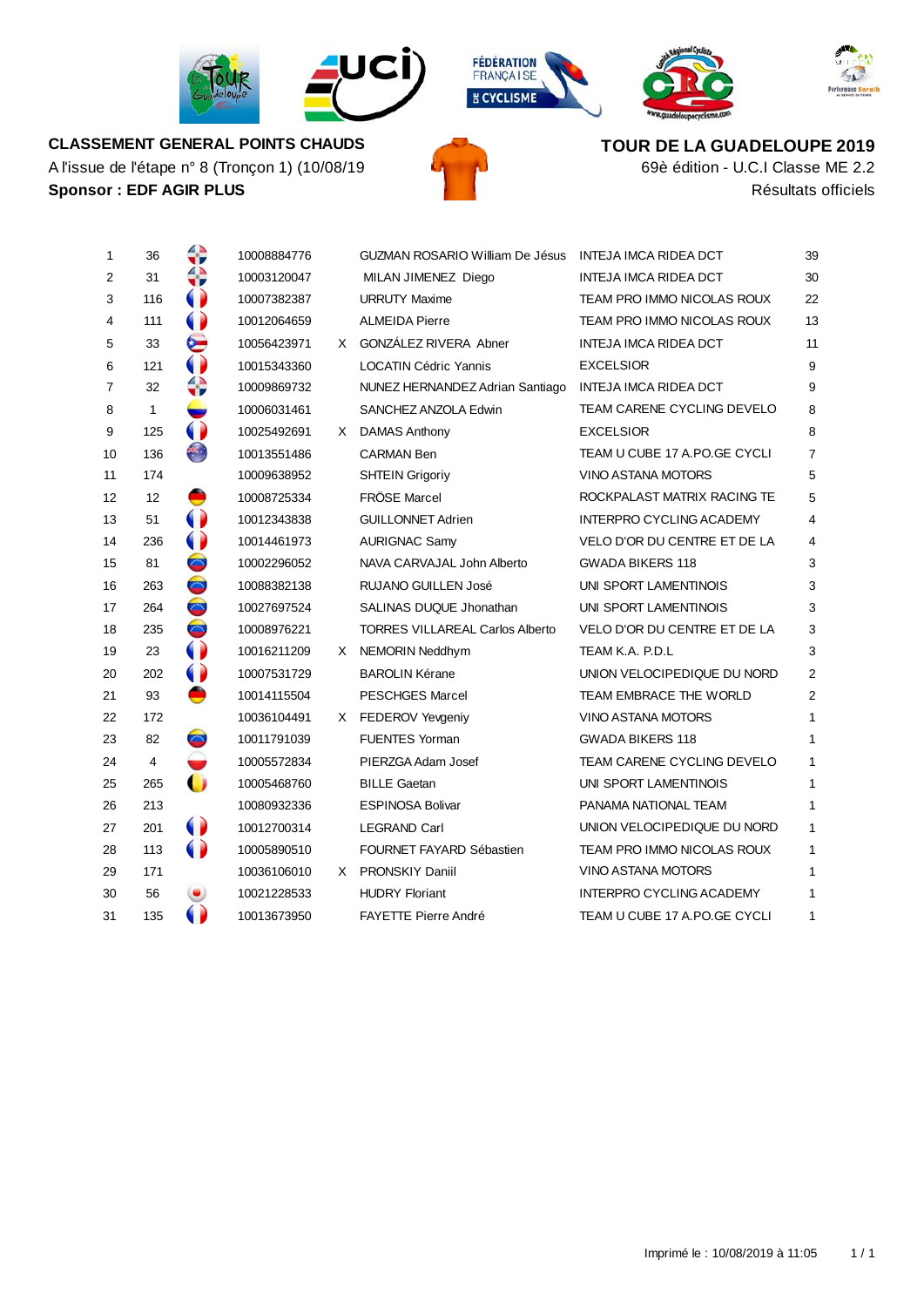







#### **CLASSEMENT COMBATIVITE**

Etape n°8 (Tronçon 1) - T1 - PETIT CANAL - CAPEST

#### **Sponsor : REGION GUADELOUPE**

Samedi 10 Août 2019

# **TOUR DE LA GUADELOUPE 2019**

69è édition - U.C.I Classe ME 2.2

Résultats officiels

Distance 86,00 km

|   | 26  | 10014665471 |   | <b>LUTIN Larry</b>                     | TEAM K.A. P.D.L              | 8  |
|---|-----|-------------|---|----------------------------------------|------------------------------|----|
|   | 31  | 10003120047 |   | MILAN JIMENEZ Diego                    | <b>INTEJA IMCA RIDEA DCT</b> | 5  |
|   | 116 | 10007382387 |   | <b>URRUTY Maxime</b>                   | TEAM PRO IMMO NICOLAS ROUX   | -5 |
|   | 36  | 10008884776 |   | <b>GUZMAN ROSARIO William De Jésus</b> | <b>INTEJA IMCA RIDEA DCT</b> | 3  |
| 5 |     | 10005572834 |   | PIERZGA Adam Josef                     | TEAM CARENE CYCLING DEVELO   | 2  |
|   | 125 | 10025492691 | x | DAMAS Anthony                          | <b>EXCELSIOR</b>             |    |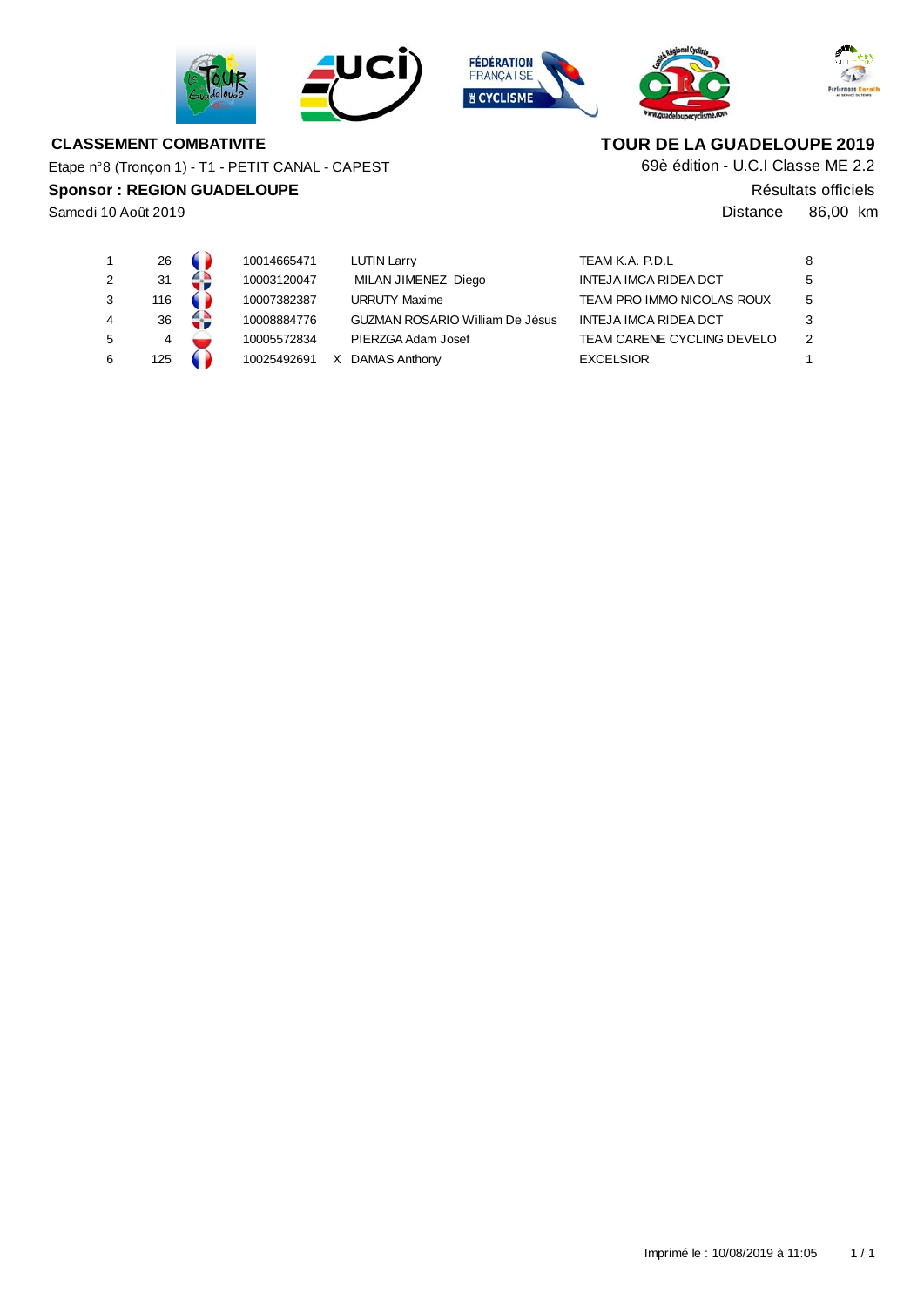



# A l'issue de l'étape n° 8 (Tronçon 1) (10/08/1 **69è édition - U.C.I Classe ME 2.2**



# **CLASSEMENT GENERAL COMBATIVITE TOUR DE LA GUADELOUPE** 2019

**Sponsor :** AIR ANTILLES **Résultats officiels** 

| 1              | 51  |                      | 10012343838 | <b>GUILLONNET Adrien</b>               | <b>INTERPRO CYCLING ACADEMY</b> | 18             |
|----------------|-----|----------------------|-------------|----------------------------------------|---------------------------------|----------------|
| 2              | 36  |                      | 10008884776 | <b>GUZMAN ROSARIO William De Jésus</b> | <b>INTEJA IMCA RIDEA DCT</b>    | 18             |
| 3              | 31  |                      | 10003120047 | MILAN JIMENEZ Diego                    | <b>INTEJA IMCA RIDEA DCT</b>    | 16             |
| 4              | 116 |                      | 10007382387 | <b>URRUTY Maxime</b>                   | TEAM PRO IMMO NICOLAS ROUX      | 16             |
| 5              | 91  |                      | 10009352804 | <b>DOMBROWSKI Frederik</b>             | TEAM EMBRACE THE WORLD          | 13             |
| 6              | 202 |                      | 10007531729 | <b>BAROLIN Kérane</b>                  | UNION VELOCIPEDIQUE DU NOR      | 13             |
| $\overline{7}$ | 264 | $\bullet$            | 10027697524 | SALINAS DUQUE Jhonathan                | UNI SPORT LAMENTINOIS           | 12             |
| 8              | 12  |                      | 10008725334 | <b>FRÖSE Marcel</b>                    | ROCKPALAST MATRIX RACING T      | 11             |
| 9              | 115 |                      | 10011940781 | <b>THOMASSON Nicolas</b>               | TEAM PRO IMMO NICOLAS ROUX      | 8              |
| 10             | 136 | €                    | 10013551486 | <b>CARMAN Ben</b>                      | TEAM U CUBE 17 A.PO.GE CYCLI    | 8              |
| 11             | 26  |                      | 10014665471 | <b>LUTIN Larry</b>                     | TEAM K.A. P.D.L                 | 8              |
| 12             | 33  | ⋐                    | 10056423971 | X GONZÁLEZ RIVERA Abner                | <b>INTEJA IMCA RIDEA DCT</b>    | 6              |
| 13             | 111 |                      | 10012064659 | <b>ALMEIDA Pierre</b>                  | TEAM PRO IMMO NICOLAS ROUX      | 5              |
| 14             | 82  | ها                   | 10011791039 | <b>FUENTES Yorman</b>                  | <b>GWADA BIKERS 118</b>         | 5              |
| 15             | 121 |                      | 10015343360 | <b>LOCATIN Cédric Yannis</b>           | <b>EXCELSIOR</b>                | 5              |
| 16             | 224 | $\bullet$            | 10014665572 | PRUNEAU Jordy                          | CONVERGENCE S. C. ABYMIENN      | 5              |
| 17             | 174 |                      | 10009638952 | <b>SHTEIN Grigoriy</b>                 | VINO ASTANA MOTORS              | 3              |
| 18             | 125 | $\bullet$            | 10025492691 | X DAMAS Anthony                        | <b>EXCELSIOR</b>                | $\overline{2}$ |
| 19             | 175 |                      | 10015084591 | X PRONSKIY Vadim                       | <b>VINO ASTANA MOTORS</b>       | 2              |
| 20             | 1   |                      | 10006031461 | SANCHEZ ANZOLA Edwin                   | TEAM CARENE CYCLING DEVEL       | $\overline{2}$ |
| 21             | 35  | $\left(\cdot\right)$ | 10009023812 | ÁLVAREZ AYALA Miguel Luis              | <b>INTEJA IMCA RIDEA DCT</b>    | $\overline{2}$ |
| 22             | 81  | $\bullet$            | 10002296052 | NAVA CARVAJAL John Alberto             | <b>GWADA BIKERS 118</b>         | 2              |
| 23             | 176 |                      | 10006895367 | <b>NIKITIN Matvey</b>                  | VINO ASTANA MOTORS              | 2              |
| 24             | 4   |                      | 10005572834 | PIERZGA Adam Josef                     | TEAM CARENE CYCLING DEVEL       | $\overline{2}$ |
| 25             | 145 |                      | 10027717732 | X CLAVIER Kendrick                     | U.S.R. VELO / S.T.P.A.          | $\overline{2}$ |
| 26             | 32  |                      | 10009869732 | NUNEZ HERNANDEZ Adrian Santiago        | INTEJA IMCA RIDEA DCT           |                |
| 27             | 236 |                      | 10014461973 | <b>AURIGNAC Samy</b>                   | VELO D'OR DU CENTRE ET DE L     |                |
| 28             | 93  |                      | 10014115504 | <b>PESCHGES Marcel</b>                 | TEAM EMBRACE THE WORLD          |                |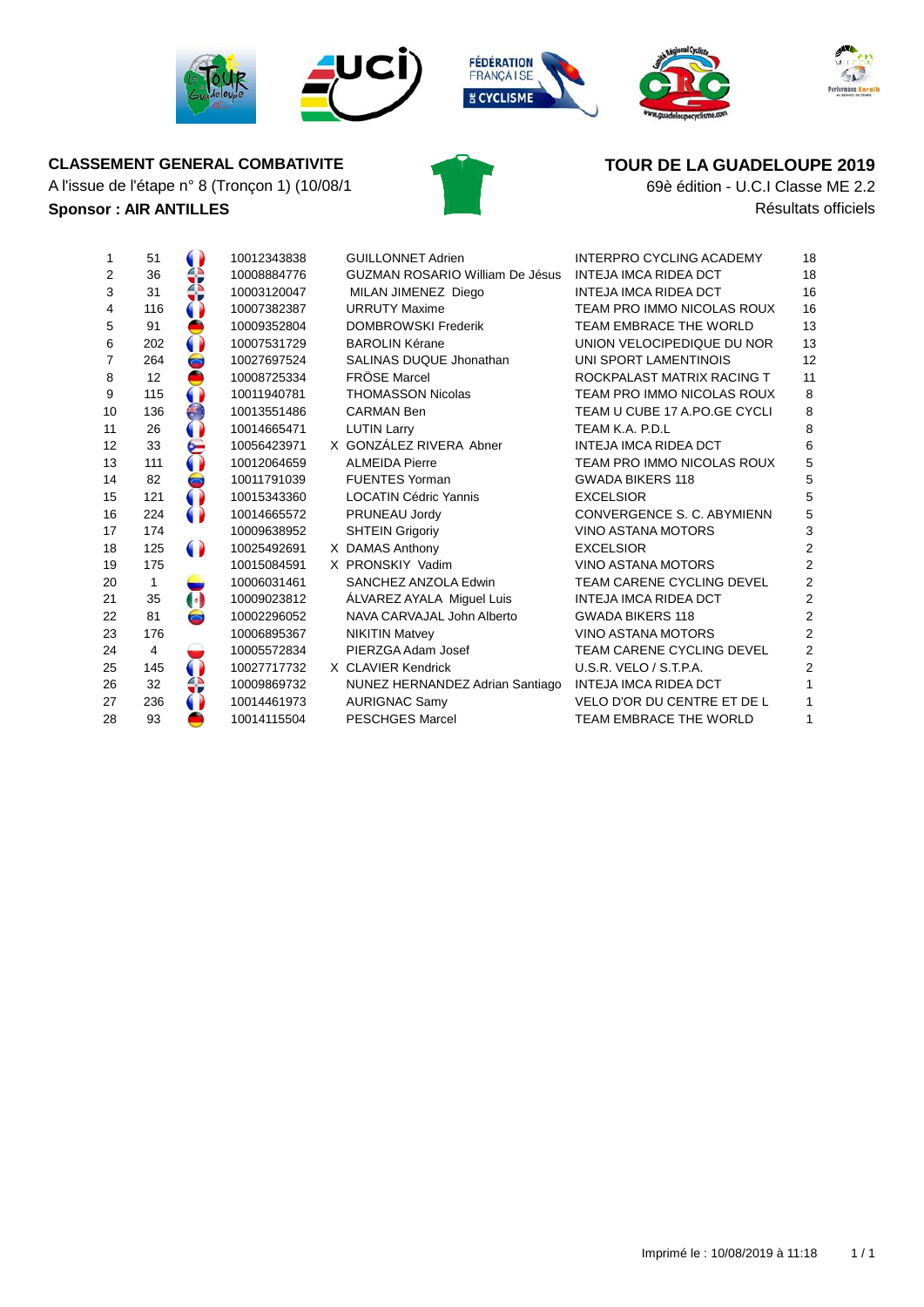







#### **CLASSEMENT AU TEMPS PAR EQUIPE TOUR DE LA GUADELOUPE 2019**

Etape n°8 (Tronçon 1) - T1 - PETIT CANAL - CAPEST

Samedi 10 Août 2019

69è édition - U.C.I Classe ME 2.2 Résultats officiels Distance 86,00 km

| 1                 | INTEJA IMCA RIDEA DCT               | 05:41:18:00 | ساست ساست   | 45,356 |
|-------------------|-------------------------------------|-------------|-------------|--------|
| 2                 | TEAM PRO IMMO NICOLAS ROUX          | 05:41:21:00 | 00:00:03:00 |        |
| 3                 | <b>EXCELSIOR</b>                    | 05:41:22:00 | 00:00:04:00 |        |
| 4                 | TEAM CARENE CYCLING DEVELOPPEME     | 05:41:22:00 | 00:00:04:00 |        |
| 5                 | UNION VELOCIPEDIQUE DU NORD         | 05:41:23:00 | 00:00:05:00 |        |
| 6                 | TEAM EMBRACE THE WORLD              | 05:41:24:00 | 00:00:06:00 |        |
| 7                 | VELO D'OR DU CENTRE ET DE LA CARAIB | 05:41:24:00 | 00:00:06:00 |        |
| 8                 | TEAM DAUNER D&DQ AKKON              | 05:41:24:00 | 00:00:06:00 |        |
| 9                 | VINO ASTANA MOTORS                  | 05:41:24:00 | 00:00:06:00 |        |
| 10                | <b>SENTRY BOATYARD</b>              | 05:41:24:00 | 00:00:06:00 |        |
| 11                | JEUNESSE CYCLISTE DES ABYMES        | 05:41:24:00 | 00:00:06:00 |        |
| $12 \overline{ }$ | <b>RAYON D'ARGENT</b>               | 05:41:24:00 | 00:00:06:00 |        |
| 13                | PANAMA NATIONAL TEAM                | 05:41:24:00 | 00:00:06:00 |        |
| 14                | ASC KARAK                           | 05:41:24:00 | 00:00:06:00 |        |
| 15                | TEAM U CUBE 17 A.PO.GE CYCLISTE     | 05:41:24:00 | 00:00:06:00 |        |
| 16                | UNI SPORT LAMENTINOIS               | 05:41:24:00 | 00:00:06:00 |        |
| 17                | UNION VELOCIPEDIQUE DE MARIE-GALA   | 05:41:24:00 | 00:00:06:00 |        |
| 18                | <b>ESPOIR DU SUD</b>                | 05:41:24:00 | 00:00:06:00 |        |
| 19                | CONVERGENCE S. C. ABYMIENNE/PROP    | 05:41:24.00 | 00:00:06:00 |        |
| 20                | <b>GWADA BIKERS 118</b>             | 05:41:24:00 | 00:00:06:00 |        |
| 21                | U.S.R. VELO / S.T.P.A.              | 05:41:45:00 | 00:00:27:00 |        |
| 22                | <b>VELO CLUB SAINTANNAIS</b>        | 05:44:41:00 | 00:03:23:00 |        |

INTERPRO CYCLING ACADEMY 05:45:48:00 00:04:30:00